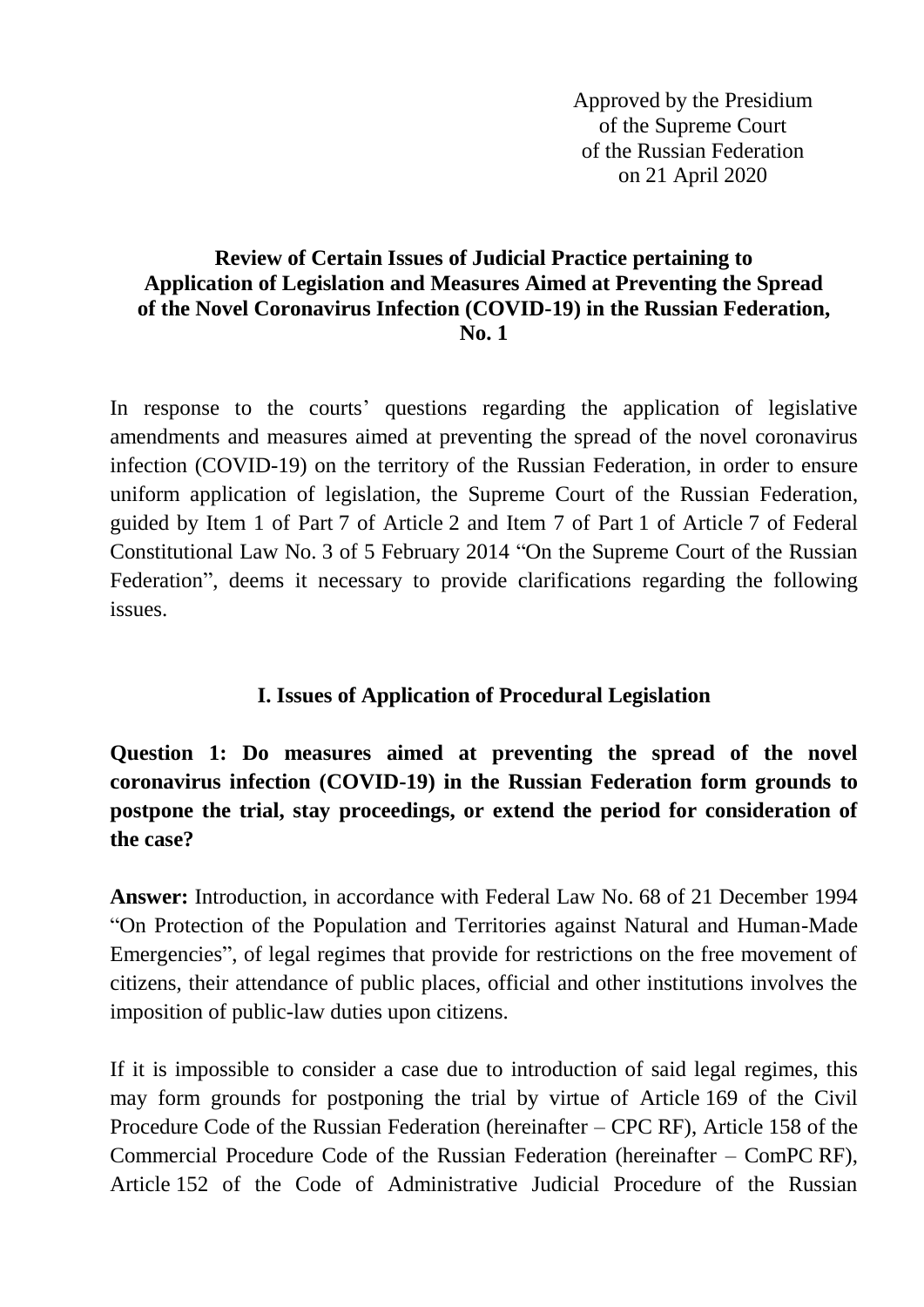Federation (hereinafter – CAJP RF), Part 1 of Article 253 of the Criminal Procedure Code of the Russian Federation (hereinafter – CrPC RF).

In addition, if necessary, the court, the commercial court has the right to stay proceedings (Part 4 of Article 1, second paragraph of Article 216 of the CPC RF, Part 5 of Article 3, Item 4 of Article 144 of the ComPC RF, Part 4 of Article 2, paragraph 4 of Part 1 of Article 191 of the CAJP RF), if the persons participating in the case cannot attend the court session due to the restrictive measures aimed at preventing the spread of the novel coronavirus infection.

Where in a criminal case submitted to the court or under consideration of the court circumstances arise that make it impossible for the defendant to participate in the trial, the judge (the court) shall stay the proceedings (Article 238, Part 3 of Article 253 of the CrPC RF).

The complexity of consideration of the case in the context of spread of the novel coronavirus infection in the Russian Federation can form grounds for extending the period for consideration of the case by the court president, deputy court president, head of a panel of judges (Part 6 of Article 154 of the CPC RF, Article 141 of the CAJP RF), president of the commercial court (Part 2 of Article 152 of the ComPC RF).

At the same time, the question of the need to postpone the trial, stay the proceedings, or extend the period for the consideration of the case shall be resolved by the court (commercial court) considering the case on its own and with respect to each specific case, taking into account the need to comply with the time limits for the consideration of the case by the court of relevant instance and the reasonable time of proceedings (Article 6.1 of the CPC RF, Article 6.1 of the ComPC RF, Article 10 of the CAJP RF, Article 6.1 of the CrPC RF).

Taking into account the circumstances of the case, the opinions of the participants of proceedings and the conditions of the regime introduced in the constituent entity of the Russian Federation, the court has the right to independently decide whether to consider a case, which does not belong to the category of urgent ones, or not, during the period of restrictive measures aimed at preventing the spread of the novel coronavirus infection.

In addition, during the relevant period, the following are considered: cases considered in the manner of court order proceedings and simplified proceedings; cases where all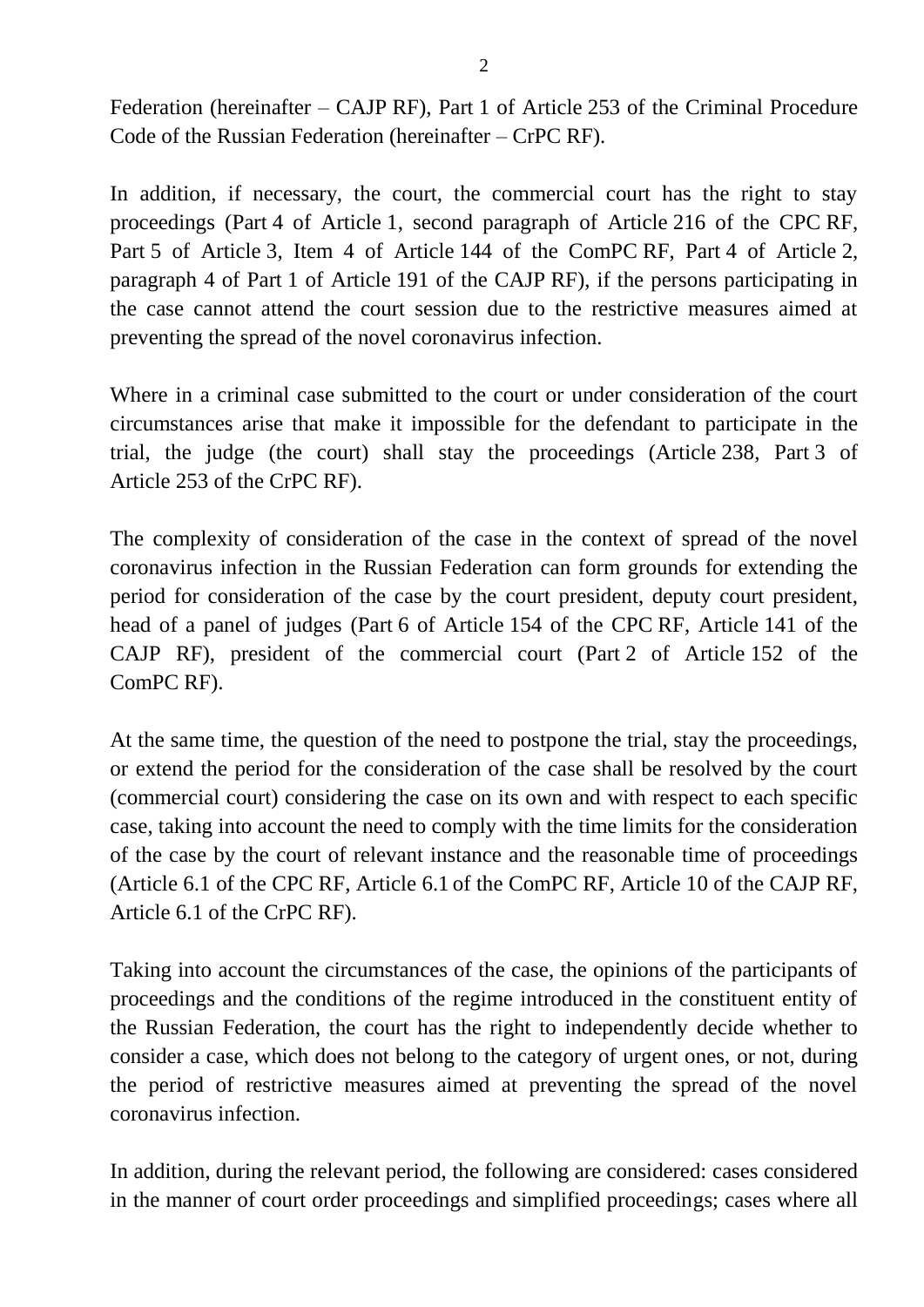participants filed motions to consider the case in their absence, if their participation in the consideration of the case is not mandatory; appeals, prosecutor's appeals to be considered without a court session; issues for the consideration of which a court session is not required (for example, questions of correction of clerical, typographical or evident computation errors in a court decision).

The courts also need to take into account that upon a substantiated motion of a person participating in an administrative case regarding the urgent consideration and resolution of the administrative case, the court shall take the necessary measures for the immediate consideration of such an administrative case of any category, including an administrative case, the proceedings in which were stayed (Part 4 of Article 135 of the CAJP RF).

## **Question 2: What are the legal consequences of the fact that the last day of a procedural period falls on the day declared a non-working day by executive orders of the President of the Russian Federation No. 206 of 25 March 2020 and No. 239 of 2 April 2020?**

**Answer:** According to Part 3 of Article 107 of the CPC RF, Part 3 of Article 113 of the ComPC RF, Part 2 of Article 92 of the CAJP RF, non-working days shall not be included into periods calculated in days, unless otherwise stipulated in said codes. In accordance with Part 2 of Article 108 of the CPC RF, Part 4 of Article 114 of the ComPC RF, Part 2 of Article 93 of the CAJP RF, if the last day of a procedural period falls on a non-working day, the period shall expire on the next working day.

By virtue of Part 2 of Article 128 of the CrPC RF, if the end of the period falls on a non-working day, the last day of the period shall be the first following working day, except for calculation of time periods of arrest, remand in custody, house arrest, prohibition of certain actions and placement into a healthcare organization providing inpatient medical care, or in a healthcare organization providing inpatient psychiatric care.

Executive orders of the President of the Russian Federation No. 206 of 25 March 2020 "On Declaration of Non-Working Days in the Russian Federation" and No. 239 of 2 April 2020 "On Measures to Ensure the Sanitary and Epidemiological Well-Being of the Population in the Russian Federation due to the Spread of the Novel Coronavirus Infection (COVID-19)" in terms of establishing non-working days do not apply to federal public authorities that are only required to determine the number of federal state servants to ensure the functioning of these bodies.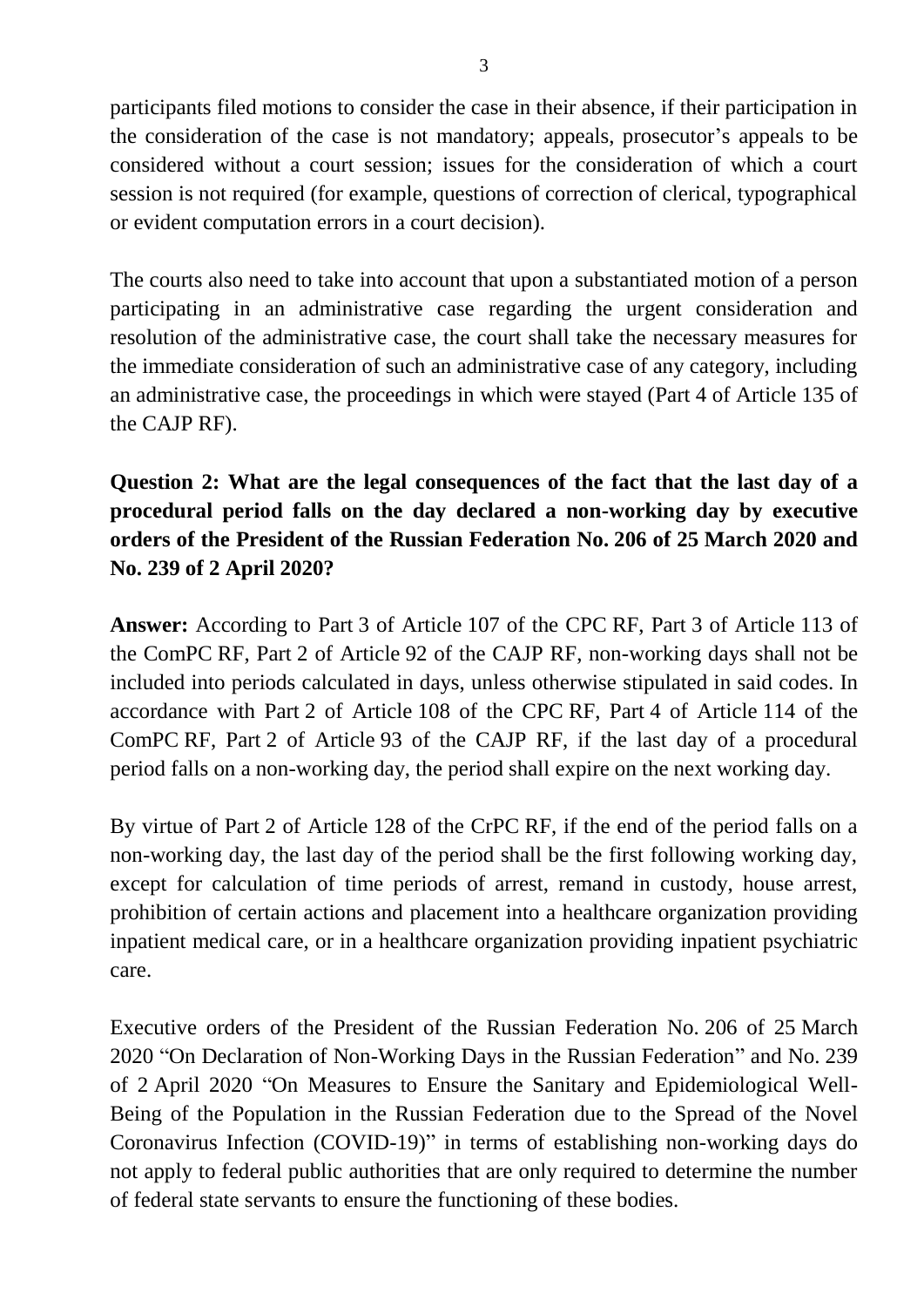In connection with the foregoing, non-working days from 30 March to 30 April 2020 are included into the procedural periods and are not grounds for postponing the expiry date of the procedural periods to the working day following them.

**Question 3: Does the rule established by Part 4 of Article 114 of the ComPC RF apply if the last day of the period to which the trial is postponed falls on a nonworking day (including a day declared non-working in order to ensure the sanitary and epidemiological well-being of the population)?**

**Answer:** In accordance with Part 4 of Article 114 of the ComPC RF, if the last day of a procedural period falls on a non-working day, the period shall expire on the first following working day.

If the last day of the period to which the trial is postponed falls on a non-working day (including one declared as such in order to ensure the sanitary and epidemiological well-being of the population), then, subject to Part 4 of Article 114 of the ComPC RF, such a period shall expire on the first following working day.

In order to exercise the right of persons participating in the case to access to fair trial, on the first working day, the commercial court shall extend the postponement of the trial with the appointment of a new court session in accordance with Part 1 of Article 118 of the ComPC RF and, by virtue of Part 9 of Article 158 of the ComPC RF, inform the persons participating in the case and other participants of commercial proceedings of the time and venue of the new court session in the manner stipulated and within the time limit stipulated in Chapter 12 of the ComPC RF.

Where necessary, the trial shall be postponed for a period exceeding the period established by provisions of Article 158 of the ComPC RF, subject to the existence of corresponding grounds, and the period for which the trial is postponed shall not be included into the time limit for the consideration of the case stipulated in Part 1 of Article 152 of the ComPC RF (Part 3 of Article 152 of the ComPC RF).

**Question 4: Do restrictive measures introduced in the constituent entities of the Russian Federation in order to prevent the spread of the novel coronavirus infection (COVID-19) and (or) the compliance by a citizen with the self-isolation regime form grounds for the restoration of procedural periods?**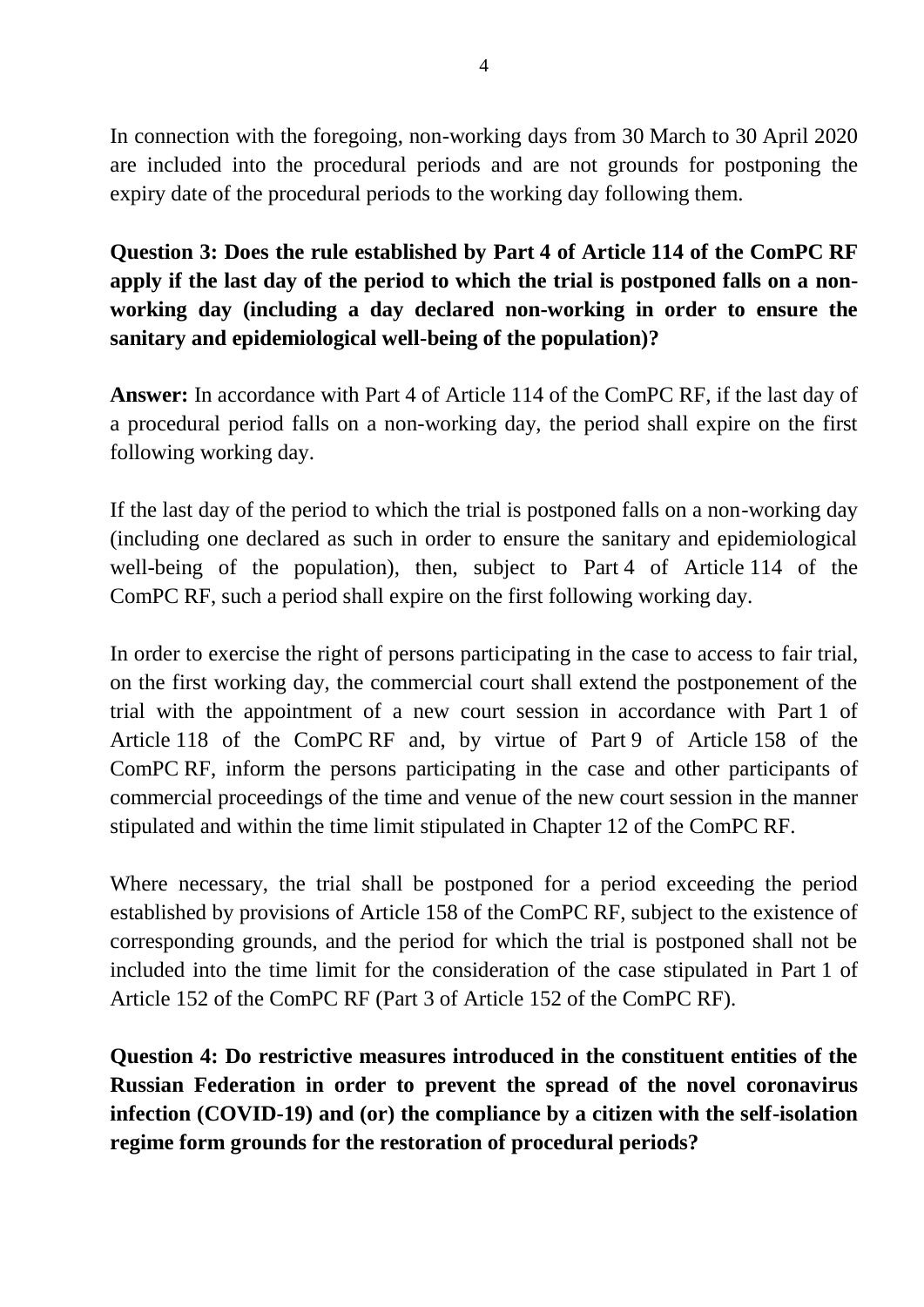**Answer:** The right to judicial protection of persons participating in the case who, due to external circumstances, were deprived of the ability to perform the necessary procedural action within the time limits established by law, is ensured by restoring the procedural periods (Article 112 of the CPC RF, Article 117 of the ComPC RF, Article 95 of the CAJP RF, Article 130 of the CrPC RF).

The valid reasons for missing a procedural period include both the circumstances related to the personality of the person concerned (serious illness, helpless state, illiteracy, etc.) and the circumstances that objectively prevent the person, who exercises procedural rights in good faith, from exercise of the right within the time limit established by law (Item 8 of Ruling of the Plenary Session of the Supreme Court of the Russian Federation No. 13 of 19 June 2012 "On Court Application of Provisions of Civil Procedural Legislation Regulating Proceedings in a Court of Appeal", Item 10 of Ruling of the Plenary Session of the Supreme Court of the Russian Federation No. 29 of 11 December 2012 "On Court Application of Provisions of Civil Procedural Legislation Regulating Proceedings in a Court of Cassation").

Thus, the time periods for performing procedural actions by persons participating in the case, missed due to the measures introduced to prevent the spread of the novel coronavirus infection (restriction of free movement of citizens, attendance of public places, official and other institutions, changes in the work of bodies and organizations), are subject to restoration in accordance with the procedural legislation.

#### **II. Issues of Application of Civil Legislation**

**Question 5: What are the legal consequences of the fact that the last day of the deadline for performance of obligations or the statute of limitation period falls on the day declared a non-working day by executive orders of the President of the Russian Federation No. 206 of 25 March 2020 and No. 239 of 2 April 2020?**

**Answer:** In accordance with Article 193 of the Civil Code of the Russian Federation (hereinafter – the CC RF), if the last day of the period falls on a non-working day, the period shall expire on the closest following working day. It should be taken into account that the rule of Article 193 of the CC RF may have exceptions when the terms and conditions of the obligation imply that it must be fulfilled on a weekend or on a certain day regardless of whether it is a working or non-working one.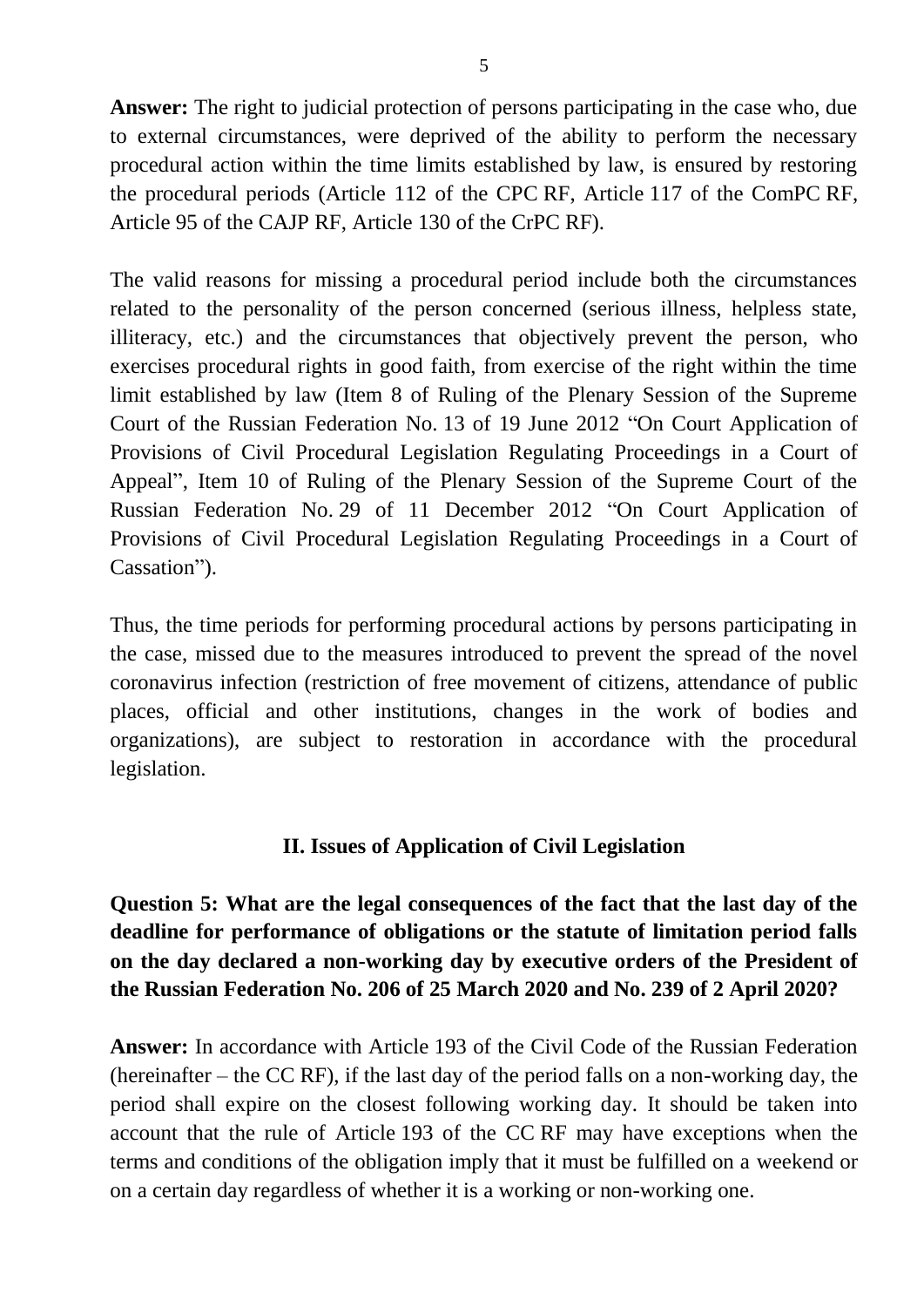The days declared non-working by executive orders of the President of the Russian Federation No. 206 of 25 March 2020 and No. 239 of 2 April 2020 are among the measures established to ensure the sanitary and epidemiological well-being of the population, aimed at preventing the spread of the novel coronavirus infection (COVID-19), and they cannot be deemed non-working days in the sense given to this concept by the CC RF, which refers to weekends and public holidays stipulated in Articles 111, 112 of the Labour Code of the Russian Federation.

Otherwise, it would mean suspending the performance of all civil obligations with no exception for a long period and significantly restricting civil transactions in general, which does not meet the goals of the above-mentioned executive orders of the President of the Russian Federation.

In addition, the establishment of non-working days in this case was not universal, but depended on various conditions (such as the area of business of the economic entity, its location and restrictive measures introduced in a specific constituent entity of the Russian Federation in connection with the announcement of the high alert regime). Besides that, additional restrictive measures concerning travel around the territory, determination of the range of business entities, whose activities are subject to suspension can be introduced at the level of the constituent entities of the Russian Federation (Item 2 of Presidential Executive Order No. 239 of 2 April 2020).

Similarly, in the current situation, it is necessary to take into account that in some cases there may be no obstacle to the performance of an obligation, and in some cases such performance is absolutely impossible on the days declared non-working by the executive orders of the President of the Russian Federation.

Taking into account the foregoing, if there are no other grounds for exemption from liability for non-performance of obligations (Article 401 of the CC RF), the establishment of non-working days during the period from 30 March to 30 April 2020 does not form grounds for postponing the deadline of performance of obligations based on the provisions of Article 193 of the CC RF.

If force majeure circumstances are established under the conditions of the spread of the novel coronavirus infection according to the rules of Item 3 of Article 401 of the CC RF, it is necessary to take into account that the occurrence of force majeure circumstances itself shall not terminate the obligation of the debtor, if it is possible to fulfil it after such circumstances cease to exist (Item 9 of Ruling of the Plenary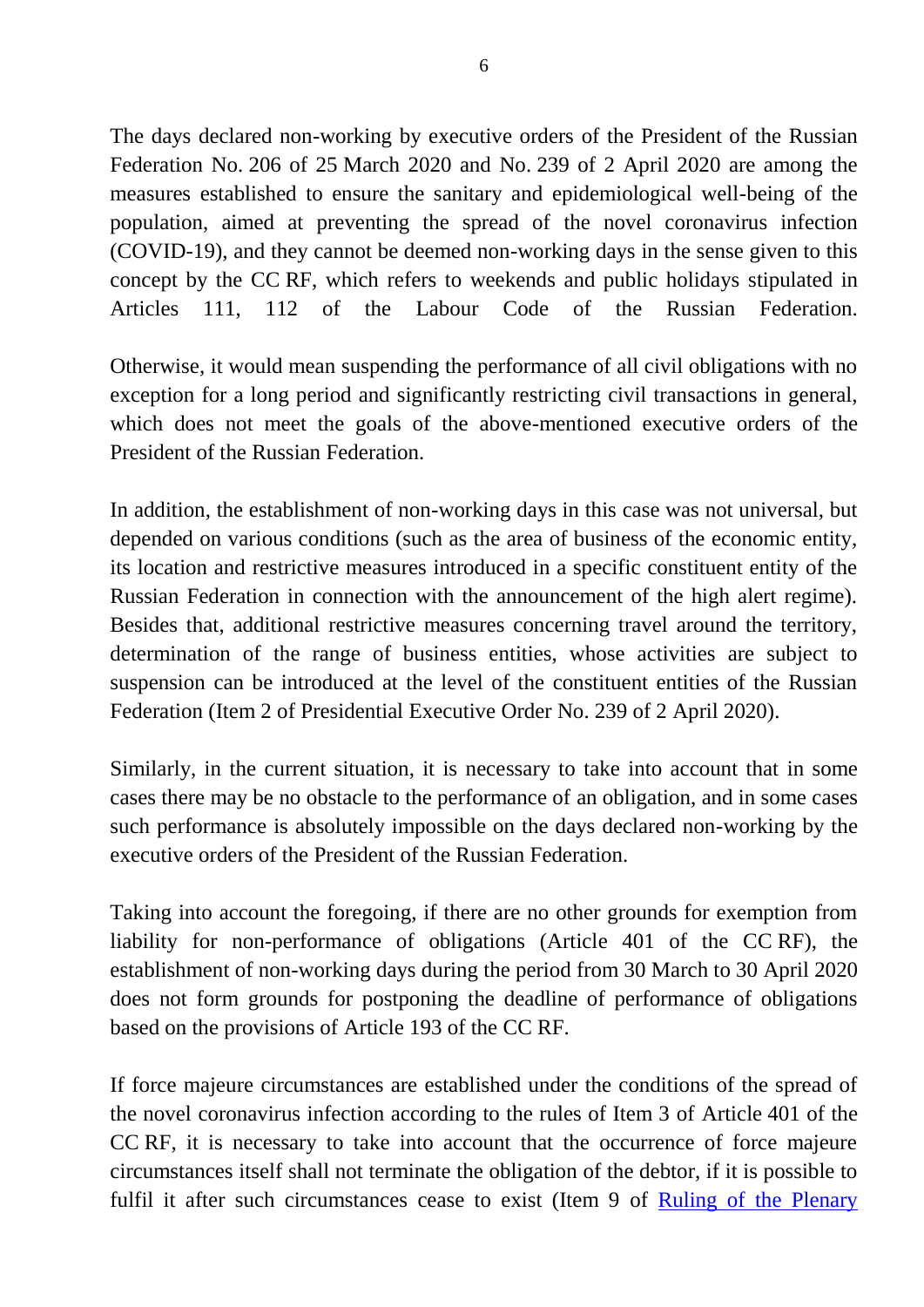Session of the Supreme Court of the Russian Federation of 24 March 2016 No. 7 "On Court Application of Certain Provisions of the Civil Code of the Russian Federation regarding Liability for Breach of Obligations"). In this case, the debtor shall not be liable for the delay in the performance of the obligation arising as a result of force majeure, and of the right to reject a contract, if as a result of a delay that appeared due to the occurrence of force majeure circumstances the creditor lost interest in its performance. Herewith, the debtor shall not be liable before the creditor for the losses caused by the delay of fulfilment of obligations due to the occurrence of force majeure circumstances (Item 3 of Article 401, Item 2 of Article 405 of the CC RF).

If the creditor did not reject the contract, the debtor shall be obliged to fulfil the obligation within a reasonable period after force majeure circumstances cease to exist by virtue of Items 1, 2 of Article 314 of the CC RF.

The expiry date of the statute of limitation period should be determined in a similar way, unless there are grounds for its suspension, as stipulated in Article 202 of the CC RF.

## **Question 6: Is it possible to restore the statute of limitation period (Article 205 of the CC RF) or suspend it (Item 1 of Article 202 of the CC RF) in connection with the restrictions and (or) self-isolation measures introduced?**

**Answer:** The provisions of Articles 196 and 197 of the CC RF establish general and special statute of limitation periods.

The grounds for suspension of the statute of limitation period are regulated by Article 202 of the CC RF, Item 1 of which stipulates that the statute of limitation period shall be suspended, if an extreme and unpreventable circumstance (force majeure) prevented the filing of a claim.

The statute of limitation period shall be suspended provided that said circumstances arose or continued to exist during the last six months of the statute of limitation period or during the statute of limitation period, where this period is equal to six months or shorter than six months (Item 2 of Article 202 of the CC RF). Accordingly, if there are more than six months left before the expiration of the statute of limitation period, the force majeure circumstance shall not suspend it. Force majeure shall form grounds for suspension of the statute of limitation period in case it persists up to the time specified in Item 2 of Article 202 of the CC RF (six months before expiry).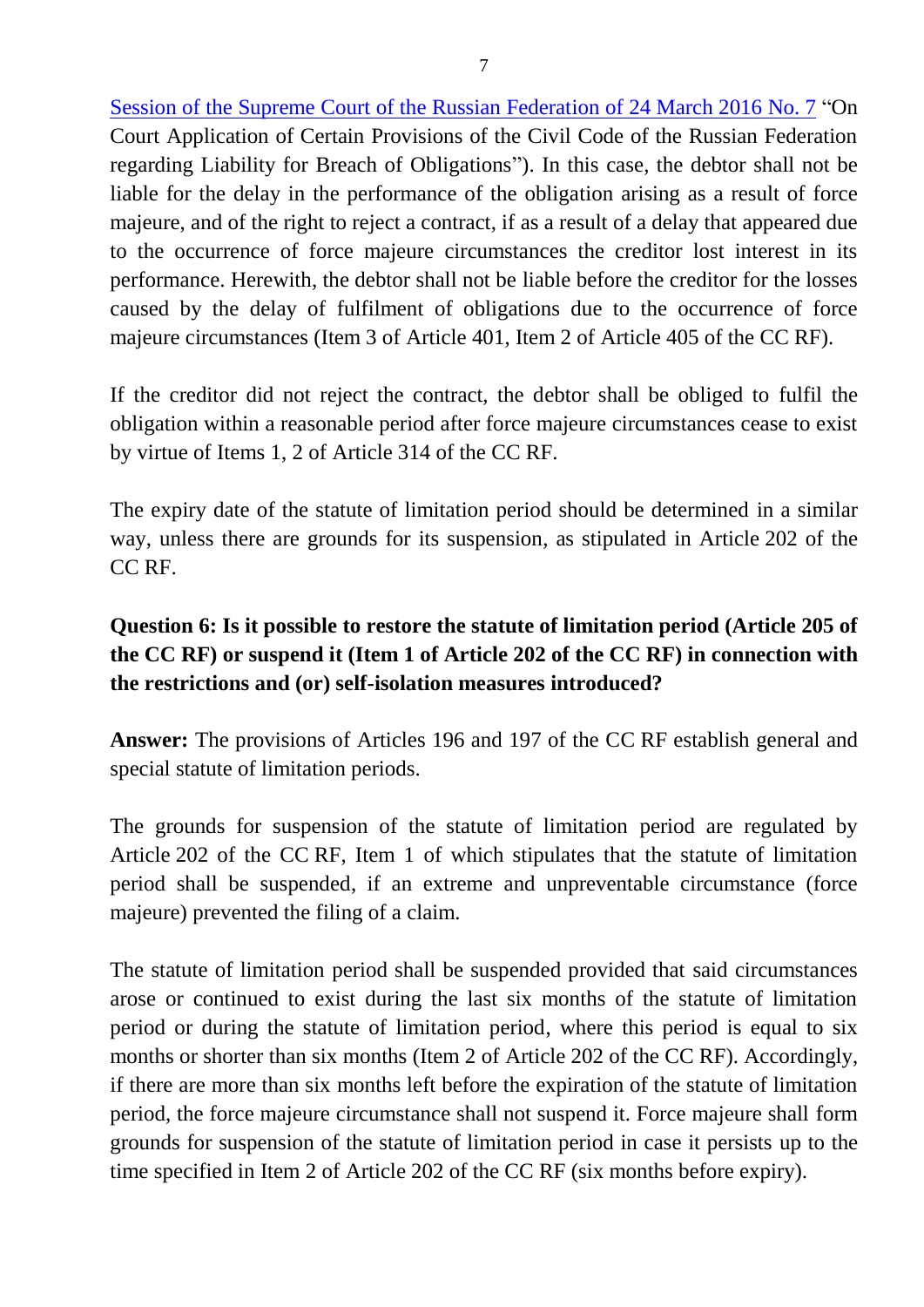The statute of limitation period shall continue from the date of cessation of the force majeure. The remaining part of the statute of limitation period, if it is shorter than six months, shall be extended to six months, and it shall be extended to the statute of limitation period if this period is six months or shorter than six months (Item 4 of Article 202 of the CC RF).

The criteria under which a particular circumstance can be recognized as force majeure are established by Article 401 of the CC RF, clarifications on the application of which are given by the Supreme Court of the Russian Federation in Ruling of the Plenary Session of the Supreme Court of the Russian Federation of 24 March 2016 No. 7 "On Court Application of Certain Provisions of the Civil Code of the Russian Federation regarding Liability for Breach of Obligations".

The statute of limitations applies only at the request of the parties to the dispute (Item 2 of Article 199 of the CC RF) or third parties, if, where the claim against the defendant is satisfied, the latter may recourse against third parties or claim compensation for damages (Item 10 of Ruling of the Plenary Session of the Supreme Court of the Russian Federation No. 43 of 29 September 2015 "On Certain Issues Related to Application of Provisions of the Civil Code of the Russian Federation on the Statute of Limitations").

The burden to prove the existence of circumstances indicating the suspension of the statute of limitation period shall be borne by the person that filed the claim (Item 12 of said Ruling).

Thus, questions related to the attribution of certain circumstances to force majeure are subject to investigation by the court only if there is a plea by the defendant or a third party and objections of the plaintiff, who provides evidence of existence of such extreme and unpreventable circumstances that would prevent from filing that claim.

At the same time, the evidence presented by the person participating in the case in support of its arguments is subject to assessment by the court in accordance with the general rules stipulated in Article 67 of the CPC RF, Article 65 of the ComPC RF.

Taking into account the foregoing, the conclusion on whether there existed force majeure circumstances that prevented a timely application to court for protection of the violated right can be made by the court only taking into account the actual facts of a particular case.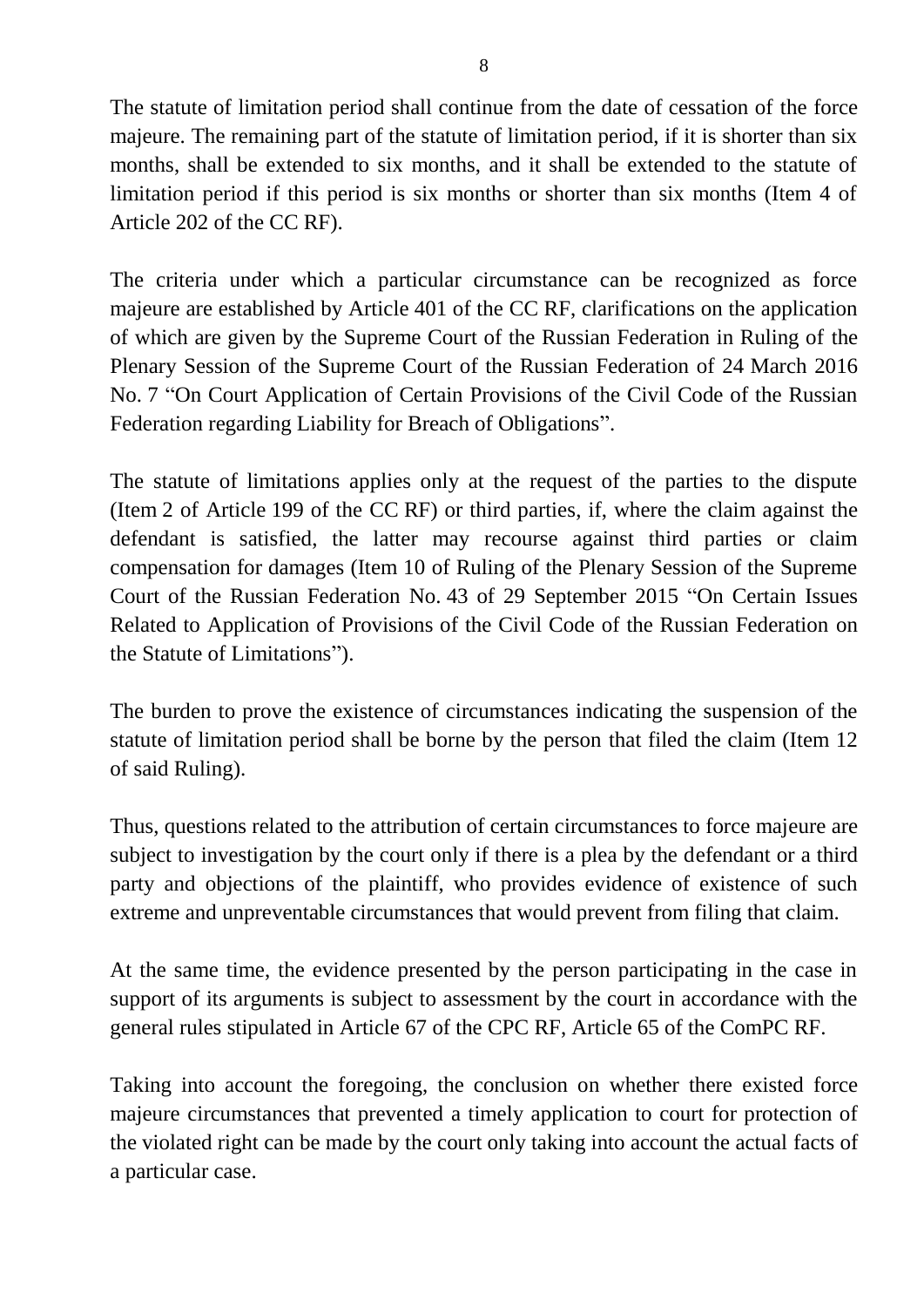Thus, measures taken by public authorities and local self-government bodies aimed at preventing the spread of the novel coronavirus infection (COVID-19), if they prevented the filing of a claim, can be recognized as grounds for suspending the statute of limitation period in the presence of the above conditions.

If the circumstances of force majeure are not established, the statute of limitation period shall be calculated in the general manner.

The inability of citizens to apply to court with claims under the restrictive measures taken (self-isolation regime, inability to apply to court through the court's Internet reception or through a post office due to age, health condition or other circumstances) can be regarded as a valid reason for missing the statute of limitation period and as grounds for its restoration by virtue of Article 205 of the CC RF.

**Question 7: Is it possible to recognize the epidemiological situation, restrictive measures or the self-isolation regime as force majeure circumstances (Item 3 of Article 401 of the CC RF) or grounds for termination of an obligation due to inability to fulfil it (Article 416 of the CC RF), including in connection with an act of a public authority (Article 417 of the CC RF), and if so, under what conditions?**

**Answer:** Items 1 and 3 of Article 401 of the CC RF establish differences between citizens and persons engaged in entrepreneurial activity as regards grounds for exemption from liability for violation of obligations.

Citizens can be exempt from liability for violation of obligations in the absence of fault, that is, in a situation where a citizen, with due care and diligence as required by the nature of the obligation and conditions of the turnover, took all measures for the proper fulfilment of the obligation (Item 1 of Article 401 of the CC RF).

In accordance with Item 3 of Article 401 of the CC RF, unless otherwise provided by law or contract, a person who failed to fulfil or improperly fulfilled an obligation in carrying out entrepreneurial activity shall be liable, unless it proves that proper performance was impossible due to force majeure, i.e. extreme circumstances, unpreventable in the given circumstances.

Thus, Article 401 of the CC RF establishes the criteria under which a particular circumstance can be recognized as force majeure.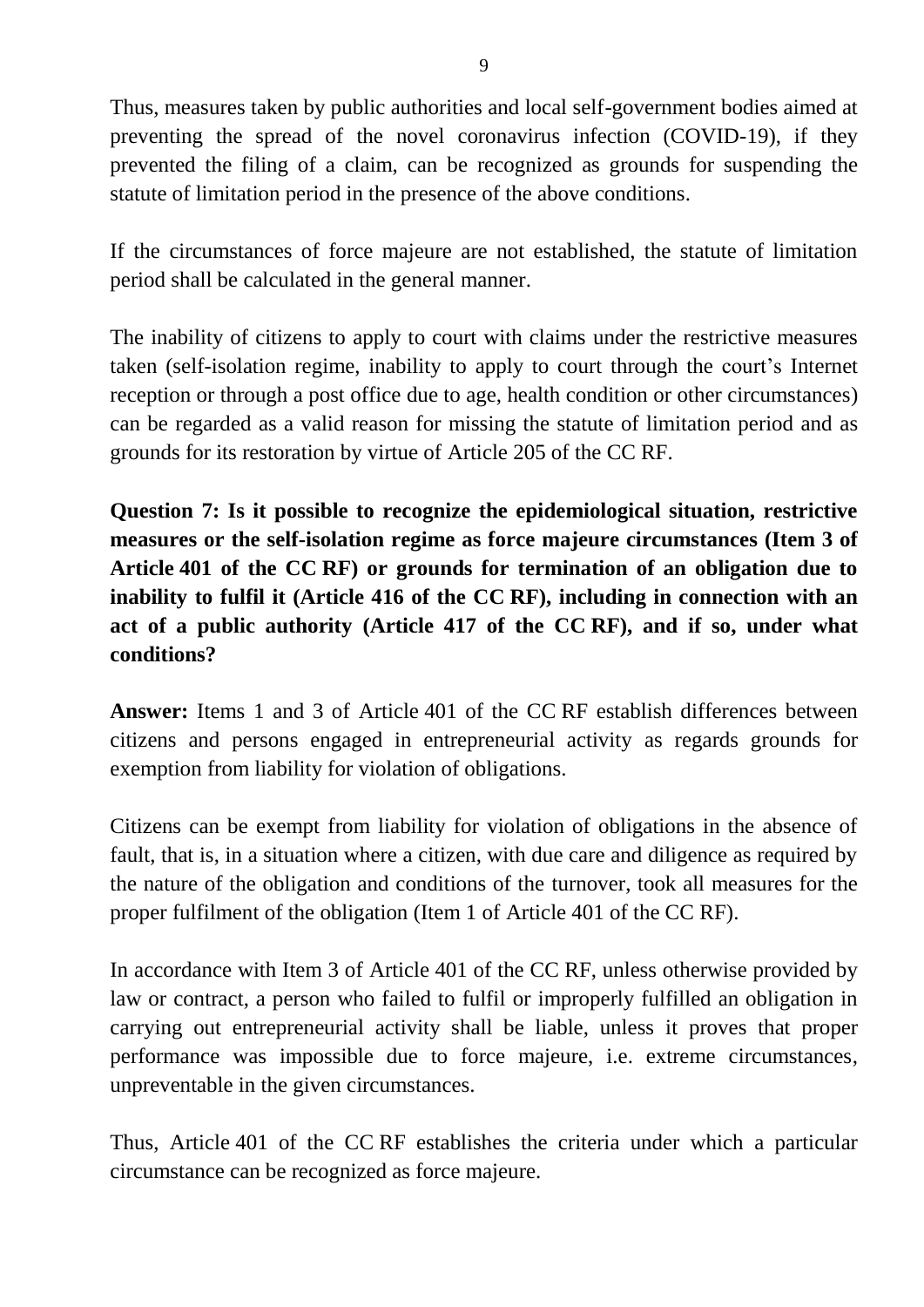In Ruling of the Plenary Session of the Supreme Court of the Russian Federation of 24 March 2016 No. 7 "On Court Application of Certain Provisions of the Civil Code of the Russian Federation regarding Liability for Breach of Obligations", the Supreme Court of the Russian Federation gives interpretation to the concept of force majeure circumstances contained in the CC RF.

Thus, in Item 8 of said Ruling, it is clarified that by virtue of Item 3 of Article 401 of the CC RF, in order for a circumstance to be recognized as force majeure, such a circumstance must be extreme and unpreventable under the given conditions and external in relation to the debtor.

The requirement of "extreme" shall mean the exclusiveness of the circumstance under consideration; that its occurrence is unusual in the given conditions.

Unless otherwise stipulated in law, the circumstance shall be deemed unpreventable if any participant of civil transactions, carrying out activities similar to the debtor's, would not be able to avoid this circumstance or its consequences; i.e. one of the characteristics of force majeure (along with "extreme and unpreventable") is its relative nature.

The circumstances, the occurrence of which depended on the will or actions of a party to the obligation (for instance, the debtor's lack of necessary monetary funds, breach of obligations by its counterparties, illegal actions of its representatives) may not be deemed as force majeure circumstances.

From the clarifications given above, it follows that recognition of the spread of the novel coronavirus infection as force majeure cannot be universal for all categories of debtors, regardless of their type of activities, conditions in which they are implemented, including the region in which an organization operates. Due to that, the existence of force majeure circumstances shall be established taking into account the facts of a particular case (including the time period for the fulfilment of the obligation, the nature of the outstanding obligation, whether the debtor acted reasonably and in good faith, etc.).

With regard to the rules of Article 401 of the CC RF, the circumstances caused by the threat of spread of the novel coronavirus infection, as well as measures taken by the public authorities and local self-government bodies to limit its spread (in particular, the establishment of binding rules of conduct when introducing the high alert or emergency situation regime, ban on movement of vehicles, restriction of travel for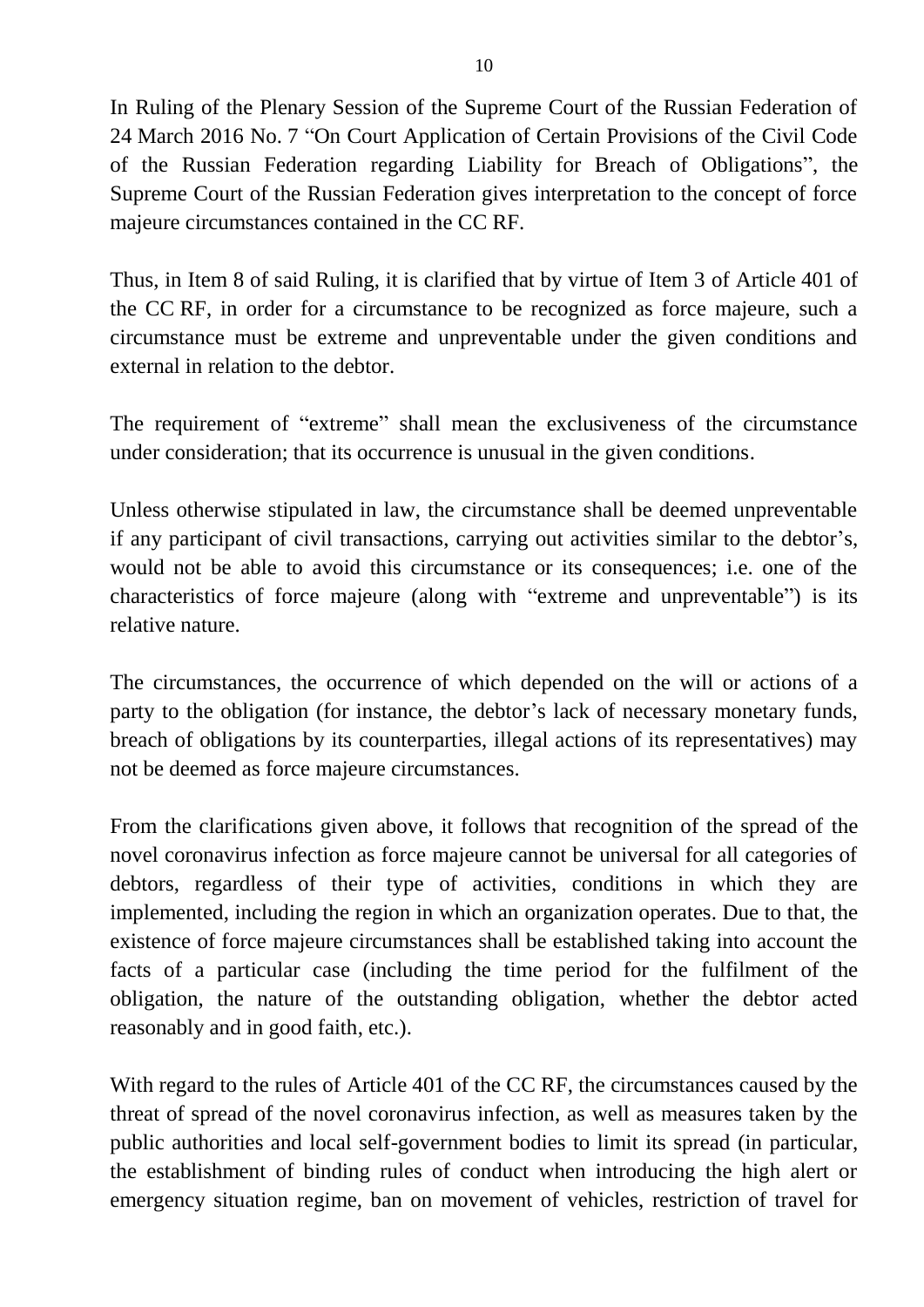natural persons, suspension of activities of enterprises and institutions, cancellation and postponement of mass events, introduction of the regime of self-isolation of citizens, etc.), can be recognized as force majeure, if their compliance with the above criteria of such circumstances is determined, as well as the causal link between these circumstances and failure to fulfil obligations.

At the same time, it should be understood that, as a general rule, the debtor's lack of necessary monetary funds is not a ground for exemption from liability for nonperformance of obligations. However, if the lack of necessary funds is caused by the established restrictive measures, in particular the ban on certain activities, establishment of self-isolation regime, etc., it can be recognized as ground for exemption from liability for non-performance or improper performance of obligations under Article 401 of the CC RF. The exemption from liability is permissible, if a reasonable and prudent participant of the civil turnover engaged in activities similar to those of the debtor could not have avoided the adverse financial consequences caused by the restrictive measures (for example, in the case of a significant reduction in the amount of profit due to the mandatory closure of a public catering enterprise).

In Item 9 of Ruling of the Plenary Session of the Supreme Court of the Russian Federation of 24 March 2016 No. 7 "On Court Application of Certain Provisions of the Civil Code of the Russian Federation regarding Liability for Breach of Obligations", it is clarified that the occurrence of force majeure circumstances itself shall not terminate the obligation of the debtor, if it is possible to fulfil it after such circumstances cease to exist. The creditor shall not be deprived of the right to reject a contract, if as a result of a delay that appeared due to the occurrence of force majeure circumstances the creditor lost interest in its performance. Herewith, the debtor shall not be liable before the creditor for the losses caused by the delay of fulfilment of obligations due to the occurrence of force majeure circumstances (Item 3 of Article 401, Item 2 of Article 405 of the CC RF).

If the force majeure circumstances are temporary, the party may be exempt from liability for a reasonable period, while the force majeure circumstances prevent the party from performing its obligations.

Thus, unless otherwise stipulated in law, in order to be exempt from liability for nonperformance of its obligations, the party must prove:

a) the existence and duration of force majeure circumstances;

b) the existence of a causal link between the force majeure circumstances and the failure or delay in the performance of obligations;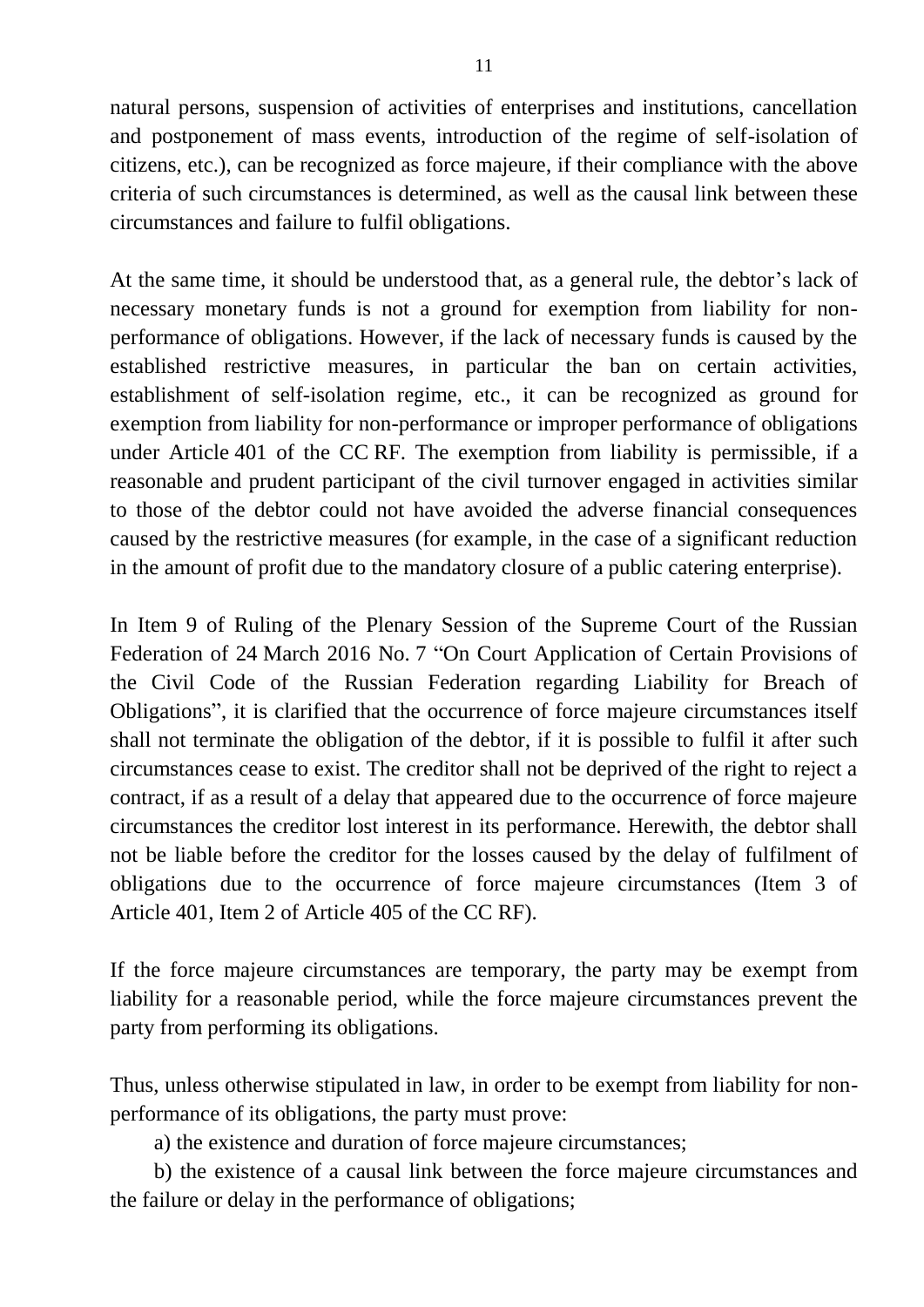c) the non-involvement of the party in creation of the force majeure circumstances;

d) the good faith taking by the party of reasonably expected measures for the purpose of preventing (minimizing) the possible risks.

When considering the issue of exemption from liability due to force majeure circumstances, relevant documents (conclusions, certificates) confirming the existence of force majeure circumstances issued by the authorised bodies or organizations may be taken into account.

If the above circumstances, for which neither party is liable for, and (or) the adoption of acts by the public authorities or local self-government bodies resulted in the complete or partial objective inability to fulfil the obligation of a permanent (irremovable) nature, such an obligation is terminated completely or in its relevant parts by virtue of Articles 416 and 417 of the CC RF.

### **Question 8: Is it possible to recognize the epidemiological situation, restrictive measures or self-isolation regime as grounds for changing or terminating the contract and, if possible, under what conditions?**

Answer: Unless it is otherwise provided by the contract or follows from its nature, such circumstances that the parties could not have anticipated at the conclusion of contracts can form grounds for amendment and termination of contracts by virtue of Article 451 of the CC RF if, subject to anticipation of these circumstances, the contract would not have been concluded or would have been concluded under significantly different terms and conditions.

Moreover, in accordance with Item 4 of Article 451 of the CC RF, an amendment to the contract due to a significant change of circumstances at the request of one of the parties is possible only in exceptional cases, when the termination of the contract is contrary to the public interest or will cause damage to the parties significantly exceeding the costs required to implement the contract under conditions amended by the court. If a claim to amend the terms and conditions of the contract is satisfied, the court must specify the public interests, to which the termination of the contract would be contrary, or substantiate the significant damage to the parties from the termination of the contract.

At the same time, it should be taken into account that additional rights to reject a contract or amend its terms and conditions may be provided for by both general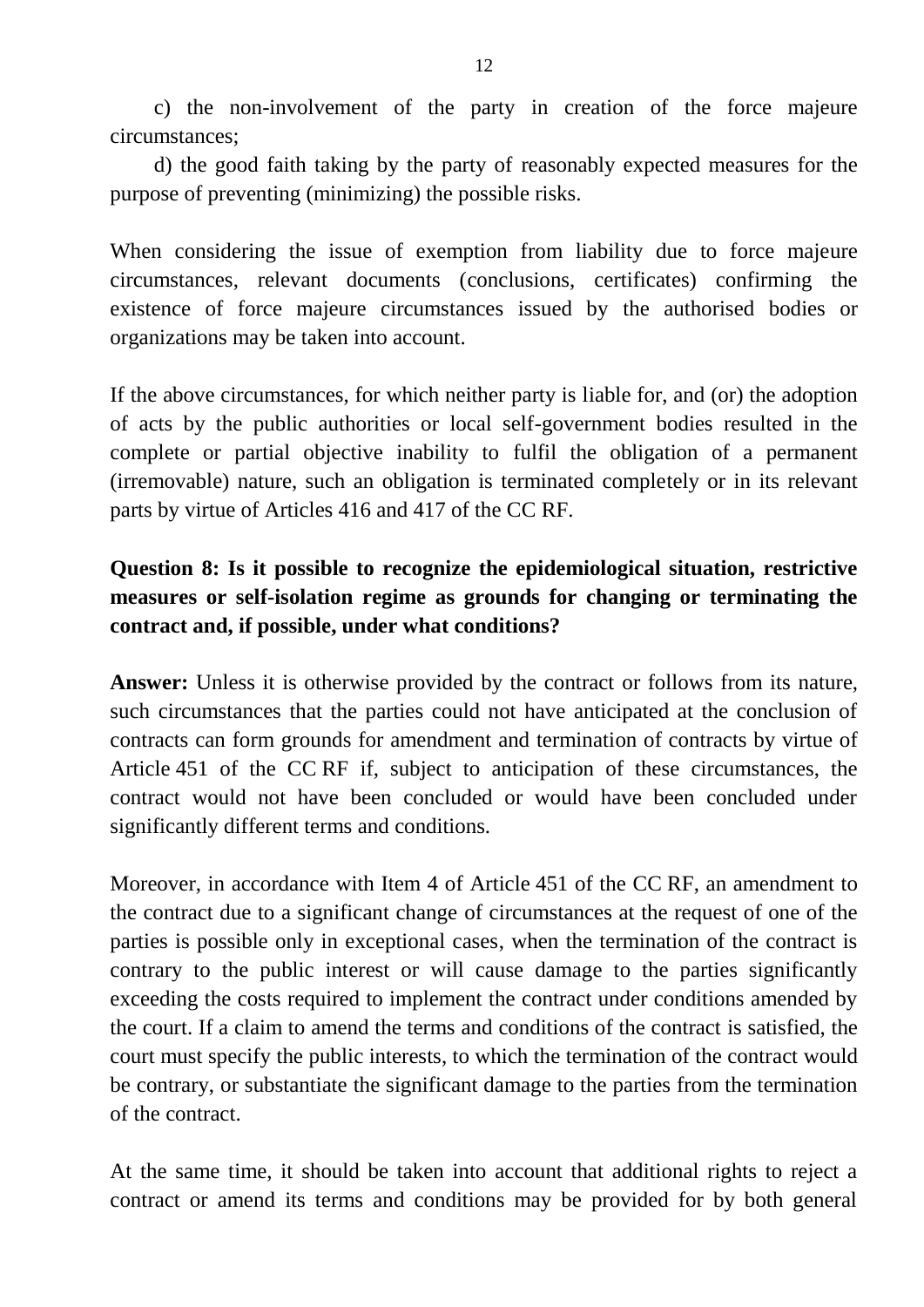provisions on obligations, for example, the provisions of Article 328 of the CC RF, and legislation on certain types of contracts, for example, the provisions of Article 19 of Federal Law No. 98 of 1 April 2020 "On Amendments to Certain Legislative Acts of the Russian Federation Related to the Prevention and Response to Emergencies".

The consequences of termination or amendment of the contract in such cases are determined based on Item 3 of Article 451, as well as Item 4 of Article 453 of the CC RF, unless otherwise established by law or another legal act.

In particular, if the contractor violates the time limits of performance of work or rendering of services, the consumer shall have the right to refuse the fulfilment of the contract and claim for the refund of the price paid by virtue of Article 28 of the Law of the Russian Federation No. 2300-I of 7 February 1992 "On Consumer Rights Protection". If the consumer refuses to fulfil the contract for the performance of work (rendering of services) not due to its violation by the contractor, the consumer shall have the right, by virtue of Article 32 of said Law, to claim for the refund of the price paid, excluding the expenses actually incurred by the contractor in relation to the fulfilment of obligations under that contract.

#### **III. Issues of Application of Legislation on Bankruptcy**

## **Question 9: Is the inclusion of the debtor into the list of persons subject to moratorium a sufficient reason for the commercial court to reject the creditor's proof of debt?**

**Answer:** Based on the literal content of provisions of Items 1 and 2 of Article 9.1 of Federal Law No. 127 of 26 October 2002 "On Insolvency (Bankruptcy)" (hereinafter – the Bankruptcy Law), during the period of moratorium, the inclusion of the debtor into the list of persons subject to the moratorium shall be a sufficient reason to reject the creditor's proof of debt. The circumstances in which the debtor's indebtedness to creditors appeared (including the reasons for which it appeared, the relation to the grounds of the moratorium), as well as the period within which it appeared, have no legal significance.

At the stage of accepting an application for proceedings, the commercial court verifies the compliance with the requirements stipulated in procedural legislation and the Bankruptcy Law (Article 42 of the Bankruptcy Law); the circumstances related to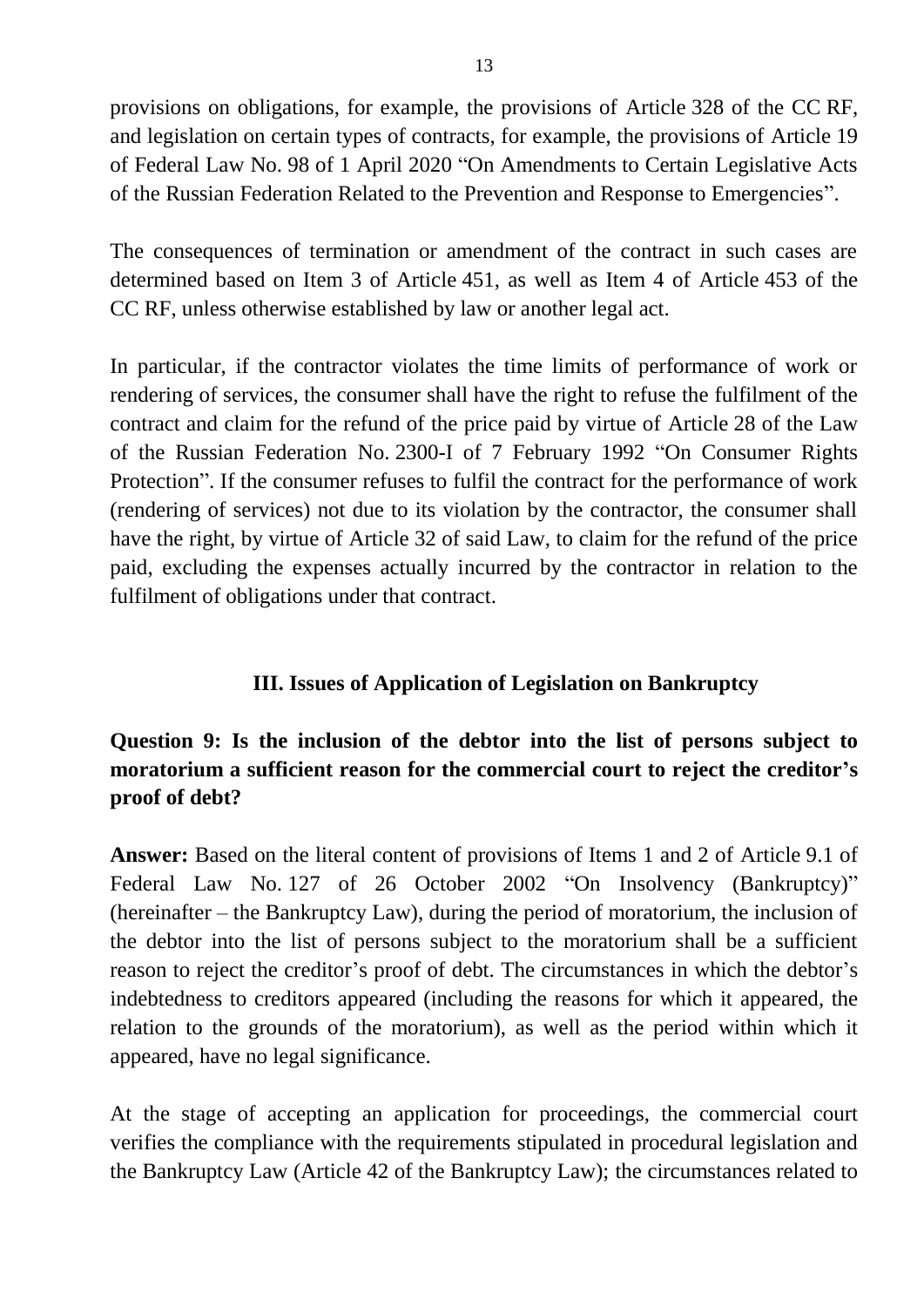the creation of the indebtedness are not studied by the court at this stage of proceedings.

### **Question 10: Are writs of execution issued based on judicial acts on pecuniary sanctions against debtors subject to moratorium?**

**Answer:** The provisions of Item 3 of Article 9.1 of the Bankruptcy Law do not exclude the possibility of considering claims against debtors subject to moratorium during the period of the moratorium.

Sub-item 4 of said norm states that enforcement proceedings in relation to pecuniary sanctions upon claims arising before the introduction of the moratorium shall be suspended (herewith, the seizure of the debtor's property shall not be cancelled, as well as other restrictions regarding the disposal of the debtor's property imposed during the enforcement proceedings).

Given that the legislator provided for a suspension of enforcement proceedings in the moratorium, but at the same time allowed the preservation of seizing (in contrast to the observation procedure – paragraph 4 of Item 1 of Article 63 of the Bankruptcy Law), it can be concluded that writs of execution can be issued by the court. At the same time, in the course of enforcement proceedings under such writs of execution, it is permissible to perform actions aimed at the restriction of disposal of the debtor's property provided for by legislation on enforcement proceedings.

## **Question 11: Are the periods stipulated in the Bankruptcy Law subject to restoration if they were missed due to the circumstances that served as grounds for the moratorium?**

Answer: Taking into account the current situation related to the spread of the novel coronavirus infection on the territory of the Russian Federation and the adoption by the President of the Russian Federation of a number of measures, including the declaration of non-working days and restrictions on the operation of organizations (Presidential Executive Orders No. 206 of 25 March 2020 and No. 239 of 2 April 2020), the courts should take into account that periods for submission by creditors of their proofs of debts in bankruptcy cases shall be restored, and (or) periods for performing other actions in bankruptcy cases shall be recognized as observed with due regard to the actual facts of each particular case.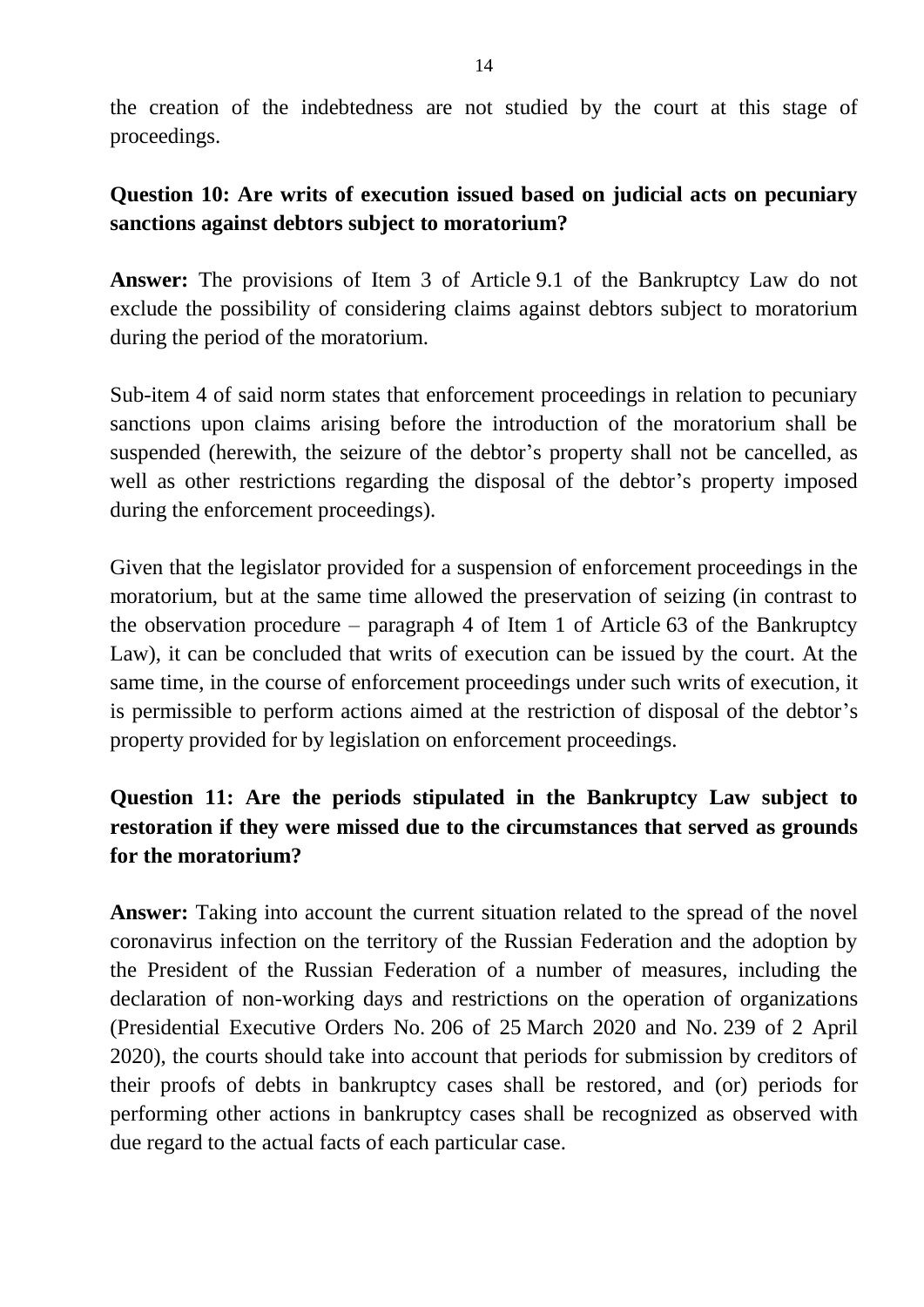#### **IV. Issues of Application of Criminal Legislation**

**Question 12: Do circumstances of the spread of the novel coronavirus infection (COVID-19) on the territory of the Russian Federation belong to circumstances that threaten the life and safety of citizens, as specified in the Note to Article 207.1 of the Criminal Code of the Russian Federation (hereinafter – the CrC RF) and in Item 2 of Notes to Article 13.15 of the Code of the Russian Federation on Administrative Offences (hereinafter – CAO RF)?**

**Answer:** Yes, they do, because the spread of the novel coronavirus infection (COVID-19) on the territory of the Russian Federation has now caused and may still cause human casualties, harm to health of a person, significant material losses and disturbance of living conditions of the population, and measures taken to ensure the safety of the population and territories are aimed at preventing its spread.

# **Question 13: What are the criteria for differentiating administrative liability for offences stipulated in Parts 9 and 10 of Article 13.15 of the CAO RF from criminal liability under Article 207.1 of the CrC RF in case of dissemination by a natural person in mass media, as well as in information and telecommunication networks, of knowingly false information about the novel coronavirus infection (COVID-19) under the guise of veracious messages?**

**Answer:** Actions of a natural person may contain elements of a criminal offence and be qualified under Article 207.1 of the CrC RF, where they consist in public dissemination, under the guise of veracious messages, of knowingly false information about circumstances that threaten the life and safety of citizens, in particular about the circumstances of spread of the novel coronavirus infection (COVID-19) on the territory of the Russian Federation and (or) about measures taken in this regard to ensure the safety of the population and territories, about the means and ways of protection against these circumstances, and when such dissemination of knowingly false information with regard to the situation in which it is carried out, the goals and motives of actions performed (for example, to spark panic among the population, violation of law and order) constitutes a true social danger and harms the relations protected by criminal law in the sphere of public safety. Herewith, the public nature of dissemination of knowingly false information can be manifested not only in the use of mass media and information and telecommunication networks, but also in the dissemination of such information by speaking at an assembly, rally, by distribution of leaflets, displaying of placards, etc.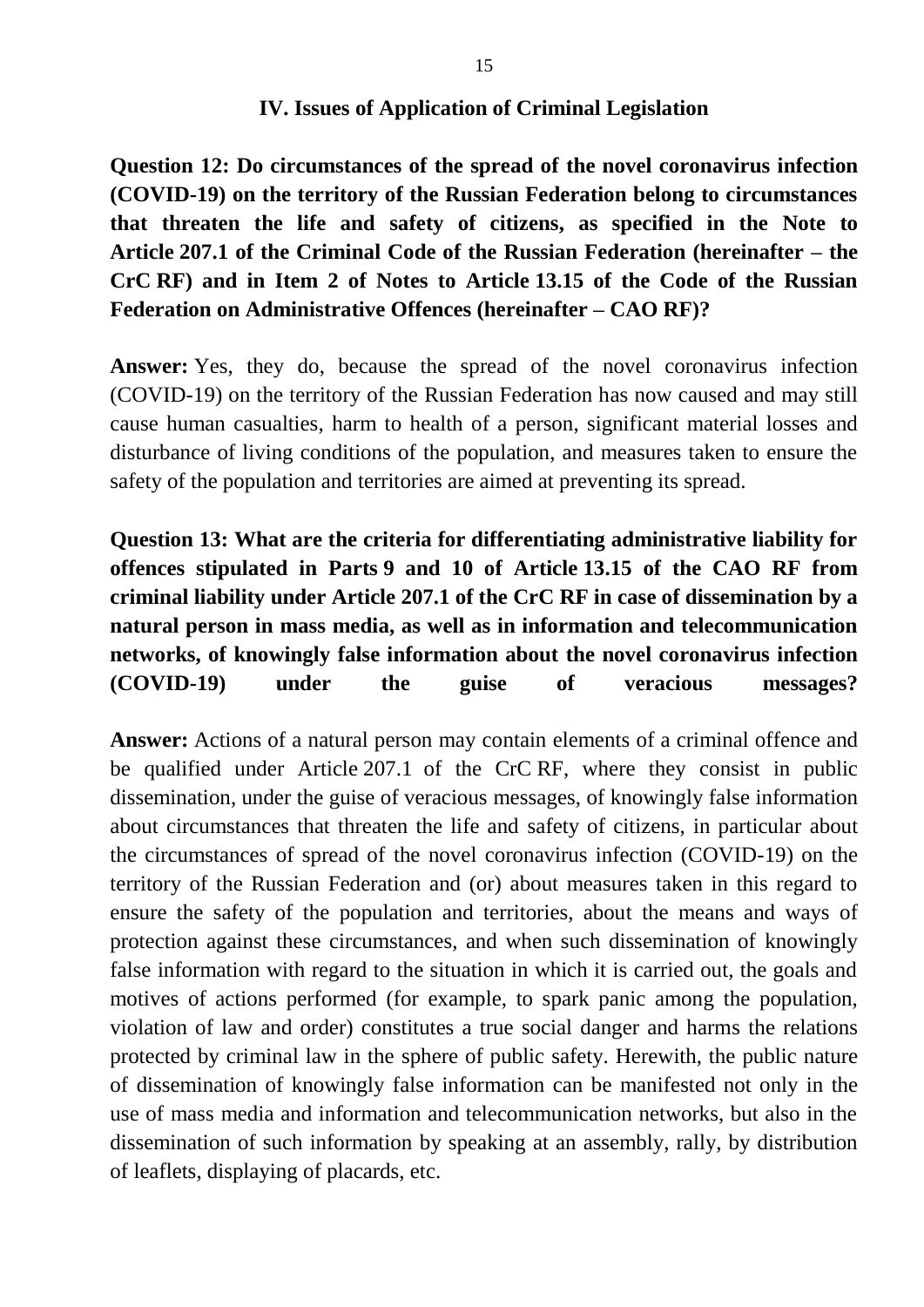**Question 14: Is criminal liability for public dissemination of knowingly false information specified in the provisions of Article 207.1 of the CrC RF possible, if it was committed before the entry into force of Federal Law No. 100 of 1 April 2020 (which established the criminality of this action), but was stopped in the period when the Article was already effective? Is there any liability under Article 207.2 of the CrC RF for public dissemination of knowingly false publicly significant information, committed before the entry into force of Federal Law No. 100 of 1 April 2020 in cases where the consequences of these actions in the form of harm to health of a person, death or other serious consequences occurred after its entry into force?**

**Answer:** When deciding whether the actions in question are punishable by criminal law, the court should take into account the provisions of Article 9 of the CrC RF, according to which the criminal and punishable nature of these actions are determined in the criminal law effective at the time of perpetration of the act (Part 1) and the time of the offence shall be the time of performance of a publicly dangerous action (failure to act), regardless of when its consequences are entailed (Part 2).

A person cannot be held criminally liable for dissemination of knowingly false information that is specified in the dispositions of Article 207.1 or Article 207.2 CrC RF, if that person committed the offence prior to the entry into force of Federal Law No. 100 of 1 April 2020, i.e. before 1 April 2020, in particular where publicly dangerous consequences stipulated in Article 207.2 of the CrC RF occurred after the new criminal law became effective. If the public dissemination of knowingly false information started before the entry into force of Federal Law No. 100 of 1 April 2020 and continued after the establishment of criminal liability, then only those actions that were committed during the period starting from 1 April 2020 can be considered criminal, while the mandatory condition for liability under Article 207.2 of the CrC RF is the occurrence of publicly dangerous consequences, which are in a causal relationship with such actions.

**Question 15: Is it possible, with regard to the disposition of Article 207.2 of the CrC RF, to consider as publicly significant the information on circumstances that pose a threat to the life and safety of citizens and (or) on measures taken to ensure the safety of the population and territories, on methods and ways of protection against said circumstances, where such information is the subject matter of the crime stipulated in Article 207.1 of the CrC RF?**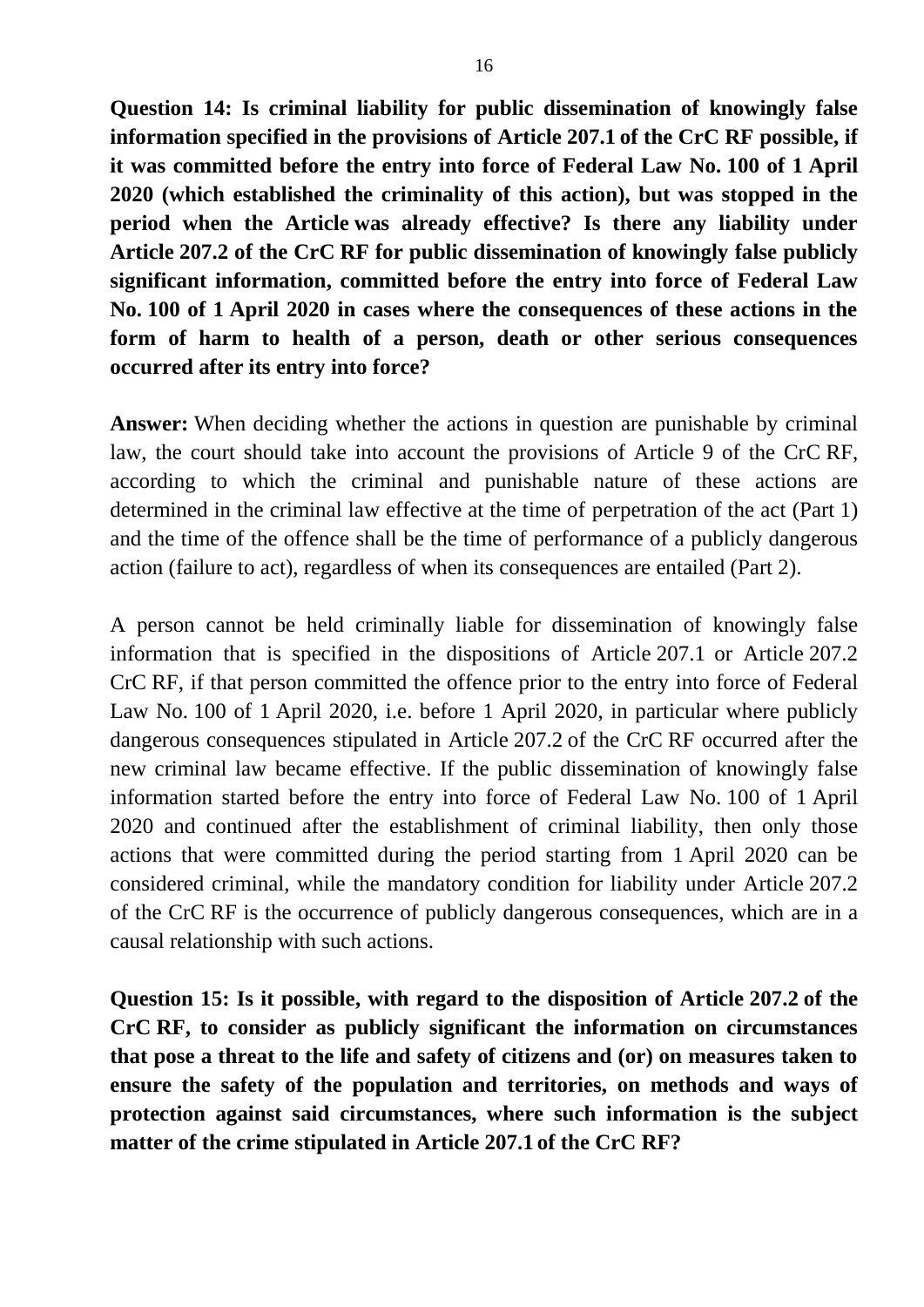**Answer:** By implication of criminal law, the subject matter of the crime stipulated in Article 207.2 of the CrC RF is broader in comparison to the subject matter of the crime stipulated in Article 207.1 of the CrC RF. In particular, according to Part 1.1 of Article 15.3 of Federal Law No. 149 of 27 July 2006 (as amended on 3 April 2020) "On Information, Information Technologies and Protection of Information", publicly significant information is information that poses a danger of harm to life and (or) health of citizens, property, a risk of mass violation of the public order and (or) public safety, or a threat of creation of obstacles to or termination of functioning of facilities of the vital infrastructure, transport or social infrastructure, credit institutions, energy, industry or communication facilities.

Therefore, the information about circumstances that pose a threat to the life and safety of citizens, and (or) on measures taken in this regard to ensure the safety of the population and territories, on methods and ways of protection against these circumstances can also be regarded as publicly significant information.

With this consideration in mind, the public dissemination, under the guise of veracious news, of knowingly false information, referred to in Note to Article 207.1 of the CrC RF, that caused harm to health of a person, death of a person or other serious consequences due to recklessness, is subject to qualification in accordance with the relevant part of Article 207.2 of the CrC RF. If these actions did not result in the specified consequences, the action shall be subject to qualification according to Article 207.1 of the CrC RF.

# **Question 16: What are the criteria for delimitation of administrative liability stipulated in Parts 10.1 and 10.2 of Article 13.15 of the CAO RF and criminal liability stipulated in Articles 207.1 and 207.2 of the CrC RF?**

**Answer:** This delimitation shall be made in terms of the subject matter of the offence. Administrative liability for actions stipulated in Parts 10.1 and 10.2 of Article 13.15 of the CAO RF is established only for legal persons. Citizens, including officials, managers of a legal person, may be held criminally liable if they have committed a crime stipulated in Article 207.1 or 207.2 of the CrC RF.

#### **V. Issues of Application of Legislation on Administrative Offences**

**Question 17: In what cases are citizens, officials, persons engaged in entrepreneurial activities without forming a legal person, and legal persons**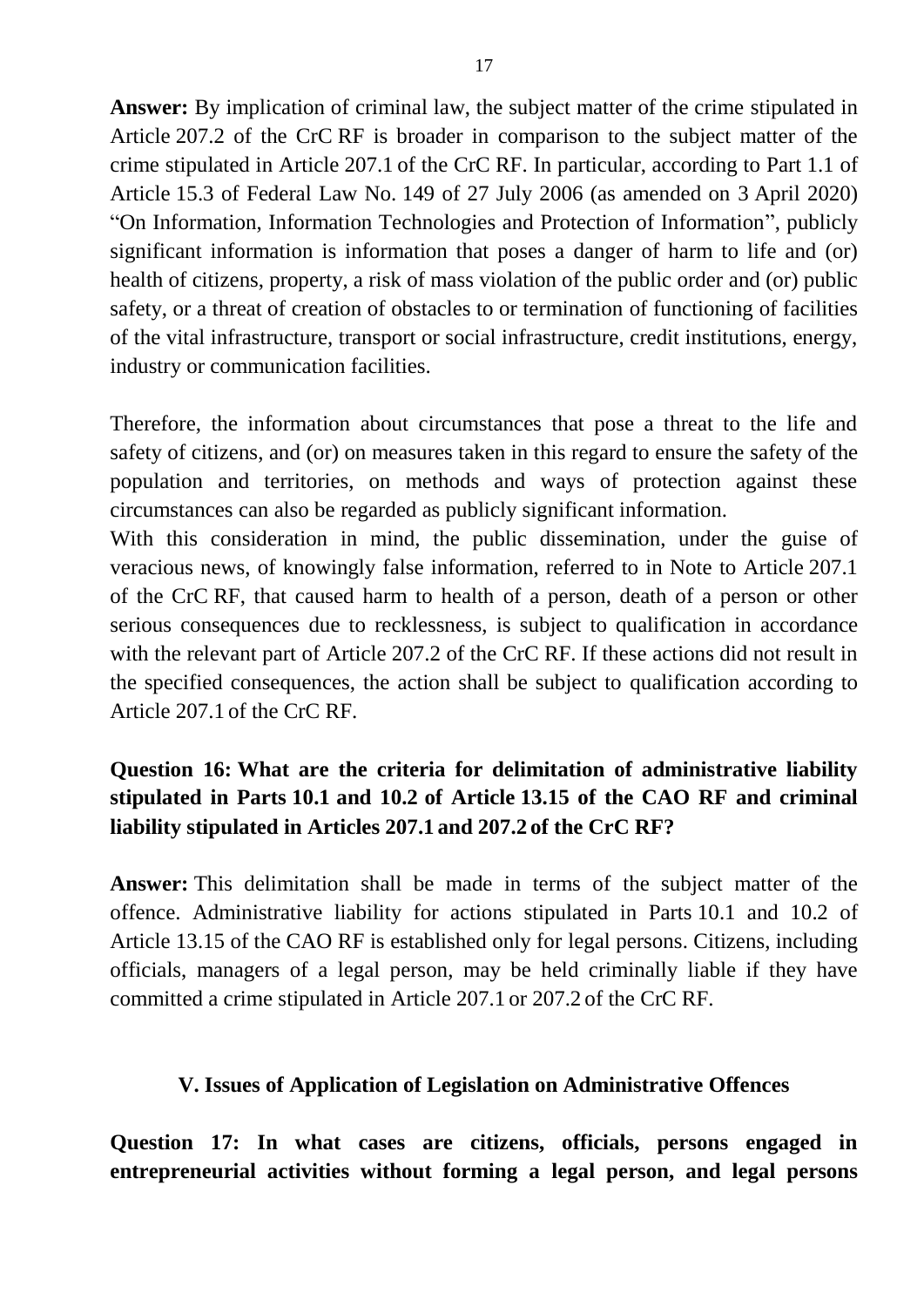#### **subject to administrative liability under Part 1 of Article 20.6.1 of the CAO RF?**

**Answer:** The objective side (*actus reus*) of the administrative offence stipulated in Part 1 of Article 20.6.1 of the CAO RF is expressed in failure to comply with the rules of conduct in case of introduction of high alert regime in the territory where there exists a threat of emergency or in the emergency zone, with the exception of situations stipulated in Part 2 of Article 6.3 of said Code.

The Government of the Russian Federation establishes mandatory rules of conduct for citizens and organizations in case of high alert or emergency situation regime (Sub-item "a.2" of Item "a" of Article 10 of Federal Law No. 68 of 21 December 1994 (as amended on 1 April 2020) "On Protection of the Population and Territories against Natural and Human-Made Emergencies").

These rules are approved by Decree of the Government No. 417 of 2 April 2020 (hereinafter referred to as the Rules).

The Rules stipulate, inter alia, that when high alert regime is introduced in a territory where there exists a threat of an emergency situation, citizens must comply with the lawful requests of officials implementing the measures aimed at preventing emergency situations; in the face of emergency, citizens must not perform actions that threaten their own safety, life and health, as well as actions that threaten the safety, life and health, sanitary and epidemiological well-being of other persons located in the territory where there exists a threat of an emergency situation (Subitem "b" of Item 3, Sub-items "c", "d" of Item 4 of the Rules).

The public authorities of constituent entities of the Russian Federation shall adopt laws and other regulatory acts in compliance with federal laws in the sphere of protection of the population and territories against emergency situations of intermunicipal and regional scale and rules of conduct that are mandatory for citizens and organizations in case of introduction of high alert or emergency situation regime, as well as taking into account the features of an emergency situation on the territory of a constituent entity of the Russian Federation or the threat of its occurrence, pursuant to the rules of conduct determined in accordance with Sub-item "a.2" of Item "a" of Article 10 of said Federal Law. These public authorities can also stipulate additional mandatory rules of conduct for citizens and organizations in case of introduction of high alert or emergency situation regime (Sub-item "b" of Item 6 of Article 4.1, Items "a", "s", "t" of Part 1 of Article 11 of Federal Law No. 68 of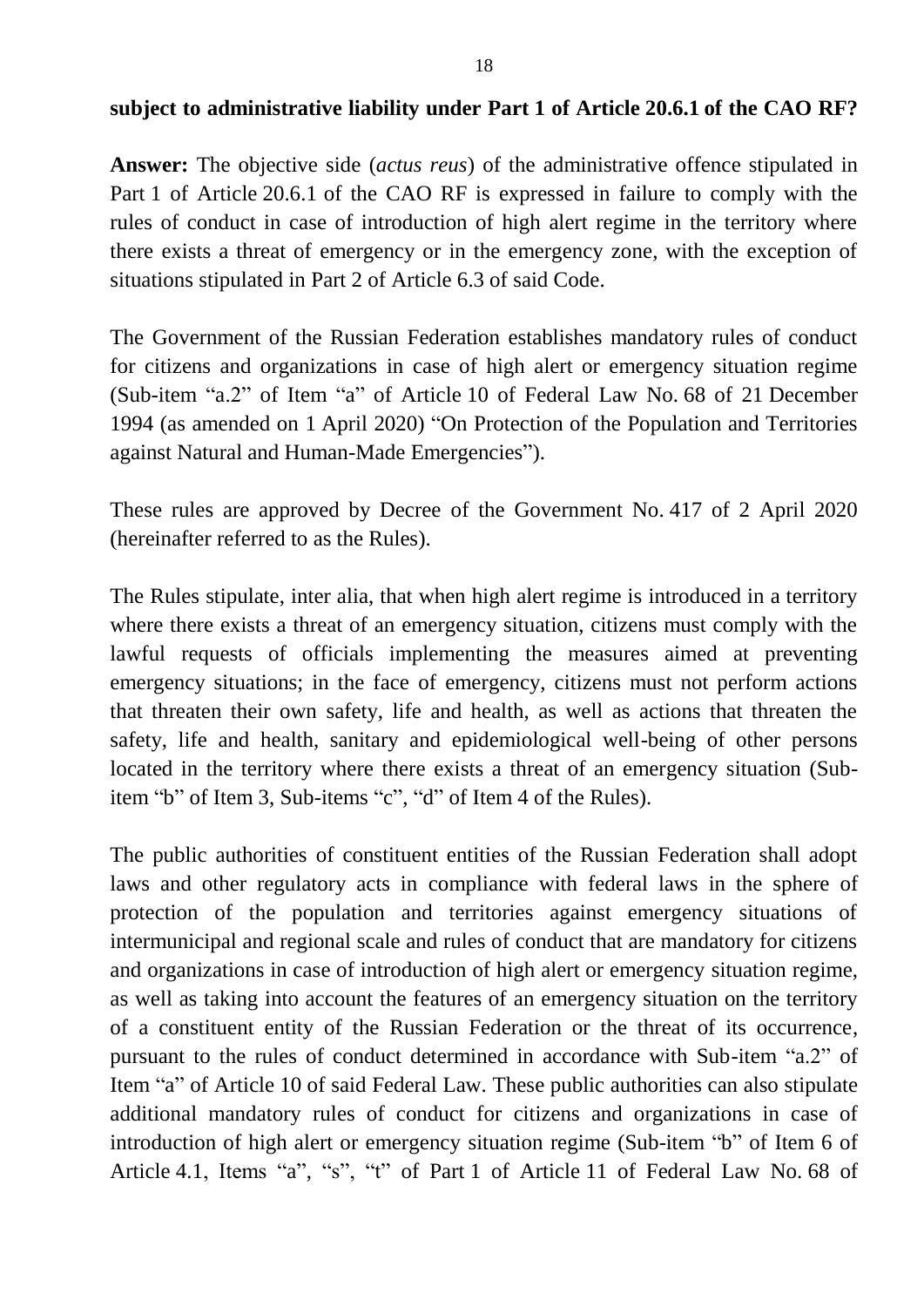21 December 1994 (as amended on 1 April 2020) "On Protection of the Population and Territories against Natural and Human-Made Emergencies").

In elaboration of above-mentioned provisions of legislation of the Russian Federation, constituent entities of the Russian Federation have adopted normative legal acts in the sphere of protection of the population and territories against emergency situations, for example: Decree of the Mayor of Moscow No. 12 of 5 March 2020 "On Introduction of High-Alert Regime" (as amended by Decree of the Mayor of Moscow No. 42 of 10 April 2020), Decree of the Governor of Moscow Region No. 108 of 12 March 2020 (as amended on 12 April 2020, Decree No. 178) "On Introduction of High-Alert Regime in Moscow Region for the Government Bodies and Forces of the Moscow Regional Emergency Prevention and Response System and Certain Measures Aimed at Preventing the Spread of the Novel Coronavirus Infection (COVID-2019) on the Territory of Moscow Region", etc.

Citizens of the Russian Federation must comply with the laws and other normative legal acts of the Russian Federation, laws and other normative legal acts of constituent entities of the Russian Federation in the sphere of protection of the population and territories against emergency situations, comply with the established rules of conduct in case of introduction of high-alert or emergency situation regime (Article 19 of Federal Law No. 68 of 21 December 1994 (as amended on 1 April 2020) "On Protection of the Population and Territories against Natural and Human-Made Emergencies").

From the analysis of the mentioned provisions in their systemic relationship, it follows that citizens, officials, persons engaged in entrepreneurial activity without forming a legal person, legal persons are subject to administrative liability under Part 1 of Article 20.6.1 of the CAO RF for both violation of the Rules and for violation of mandatory, as well as additional mandatory, rules of conduct for citizens and organizations in case of introduction of high-alert or emergency situation regime on the territory of a constituent entity of the Russian Federation.

Thus, for example, the actions of a natural person that took the form of violation of Sub-item 3.2.4 of Item 3.2 of Section 3, Items 12.1, 12.3 of Section 12 of the Decree of the Mayor of Moscow No. 12 of 5 March 2020 "On Introduction of High-Alert Regime" (as amended by Decree of the Mayor of Moscow No. 42 of 10 April 2020) adopted in elaboration of provisions of Federal Law No. 68 of 21 December 1994 "On Protection of the Population and Territories against Natural and Human-Made Emergencies", or the actions of an individual entrepreneur, legal person in form of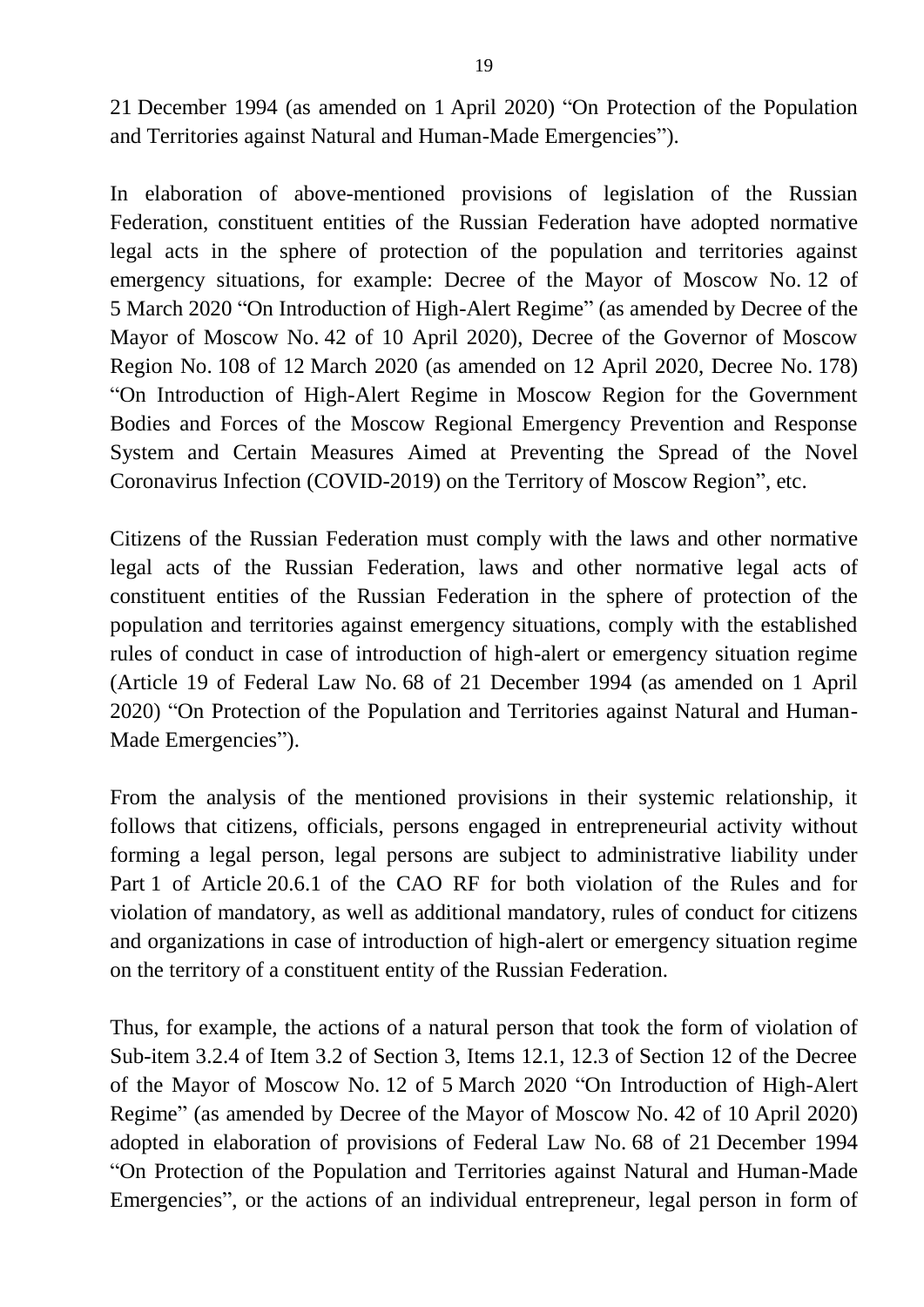violation of Sub-items 3.2.1, 3.2.2, 3.2.3 of Item 3.2 of Section 3 of said Decree, etc., are subject to qualification in accordance with Part 1 of Article 20.6.1 of the CAO RF.

Herewith, the courts shall take into account that in case of violation of Sub-item 2.3 of Item 2 of Decree of the Chief State Sanitary Physician of the Russian Federation No. 7 of 18 March 2020 "On Ensuring the Isolation Regime to Prevent the Spread of COVID-2019" regarding the implementation of requirements for isolation at home, as well as of Sub-item 3.2.4 of Item 3.2 of Section 3 of Decree of the Mayor of Moscow of 5 March 2020 No. 12 of 5 March 2020 "On Introduction of High-Alert Regime" (as amended by Decree of the Mayor of Moscow No. 42 of 10 April 2020) regarding the temporary suspension of attendance by citizens of areas of citywide significance, committed by a person that has arrived in the territory of the Russian Federation from a foreign state, these actions should be qualified under with Part 2 of Article 6.3 of the CAO RF, which is a special norm with regard to Part 1 of Article 20.6.1 of the CAO RF.

When resolving the issue of imposition of an administrative penalty of a specific type and amount upon the person who is under proceedings in a case on an administrative offence stipulated in Part 1 of Article 20.6.1 of the CAO RF, the courts should be guided by provisions of Chapter 4 of the CAO RF and bear in mind that such a penalty must meet the requirements of proportionality, fairness and adequacy, individualization of administrative liability, and also meet the goals of cautioning the offender and other persons against perpetrating new offences.

### **Question 18: Officials of which bodies have the right to draw up reports on administrative offences stipulated in Part 1 of Article 20.6.1 of the CAO RF?**

**Answer:** In accordance with Item 18 of Part 5 and Part 6.4 of Article 28.3 of the CAO RF, the administrative offences reports stipulated in Part 1 of Article 20.6.1 of the CAO RF can be drawn up by:

- officials mentioned in the List of Officials of Administrative Bodies and Forces of the United Public System for Emergency Situations Prevention and Response, including officials of executive bodies of constituent entities of the Russian Federation authorised to draw up reports about administrative offences stipulated in Part 1 of Article 20.6.1 of the CAO RF (approved by Decree of the Government of the Russian Federation No. 975 of 12 April 2020);
- officials of executive bodies of constituent entities of the Russian Federation, the list of whom is approved by the top official (head of the top executive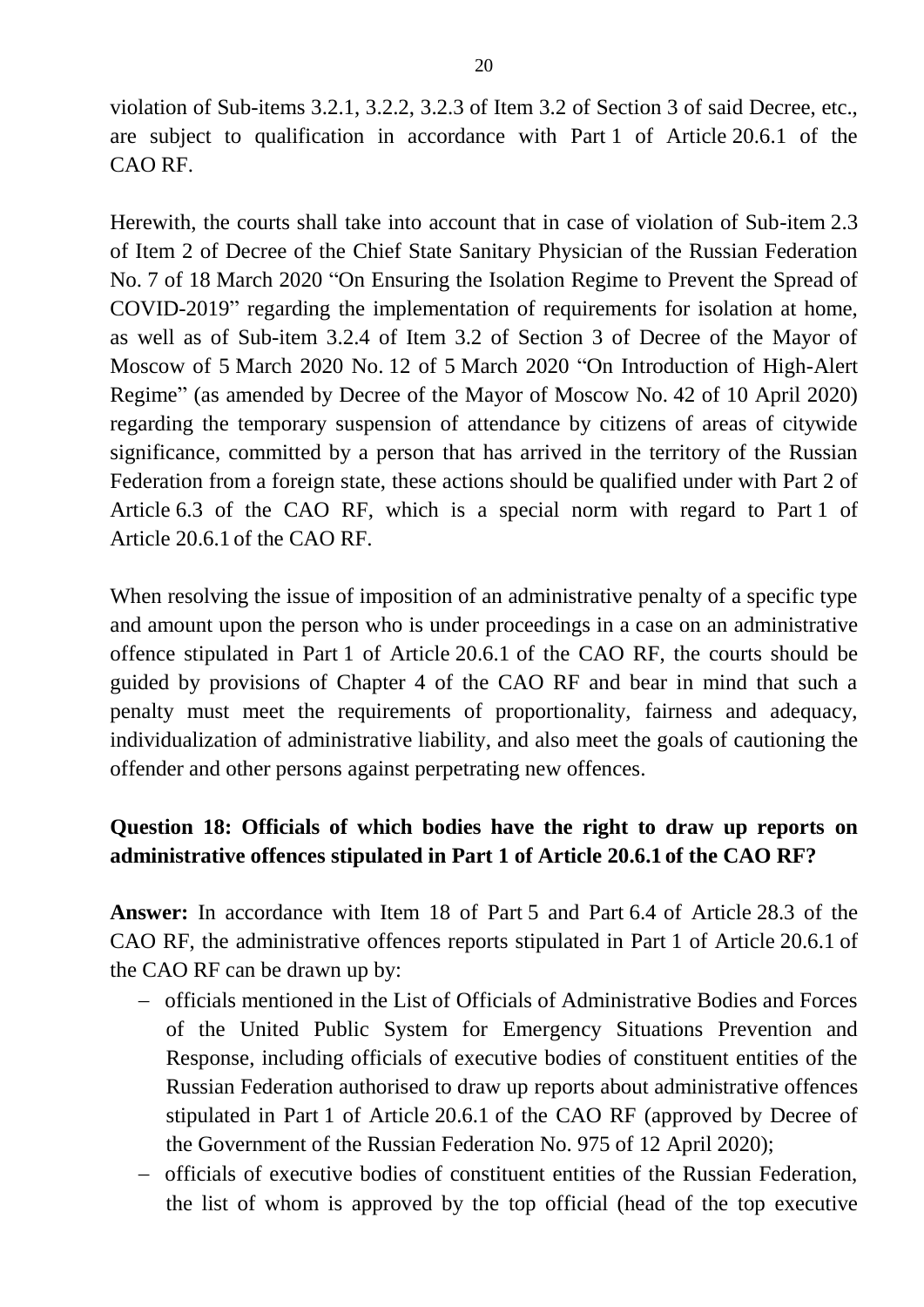body) of a constituent entity of the Russian Federation. Such lists are established, for example, by Decree of the Mayor of Moscow No. 40 of 4 April 2020 "On Features of Application of Penalties for Violation of the High-Alert Regime in the City of Moscow by Organizations and Individual Entrepreneurs", by Decree of the Governor of the Moscow Region No. 108 of 12 March 2020 (as amended on 4 April 2020, Decree No. 108) "On Introduction of High-Alert Regime in the Moscow Region for the Administrative Bodies and Forces of the Moscow Regional Emergency Prevention and Response System and Certain Measures Aimed at Preventing the Spread of the Novel Coronavirus Infection (COVID-2019) on the Territory of Moscow Region", by executive order of the President of the Republic of Tatarstan No. 224 of 6 April 2020 "On Approval of the List of Executive Bodies of the Republic of Tatarstan and their Officials Authorised to Draw up Reports on Administrative Offences", etc.

## **Question 19: What is the statute of limitation period for holding a person administratively liable in cases of administrative offences stipulated in Part 1 of Article 20.6.1 of the CAO RF?**

**Answer:** Administrative offences, liability for which is established by Part 1 of Article 20.6.1 of the CAO RF, are of continuous nature.

In accordance with Part 1 of Article 4.5 of the CAO RF, the statute of limitation period for holding a person administratively liable for perpetration of administrative offences stipulated in Part 1 of Article 20.6.1 of the CAO RF is 3 months, calculated from the time of their discovery.

**Question 20: Which entity of administrative jurisdiction is competent to consider cases on administrative offences stipulated in Part 1 of Article 20.6.1 of the CAO RF, how is the venue of consideration of such cases and the place of perpetration of the administrative offence determined?** 

**Answer:** Cases on administrative offences stipulated in Part 1 of Article 20.6.1 of the CAO RF are considered by judges of district courts (Part 3 Article 23.1 of the CAO RF).

Cases on administrative offences stipulated in Part 1 of Article 20.6.1 of the CAO RF shall be subject to consideration at the place of their perpetration. The place of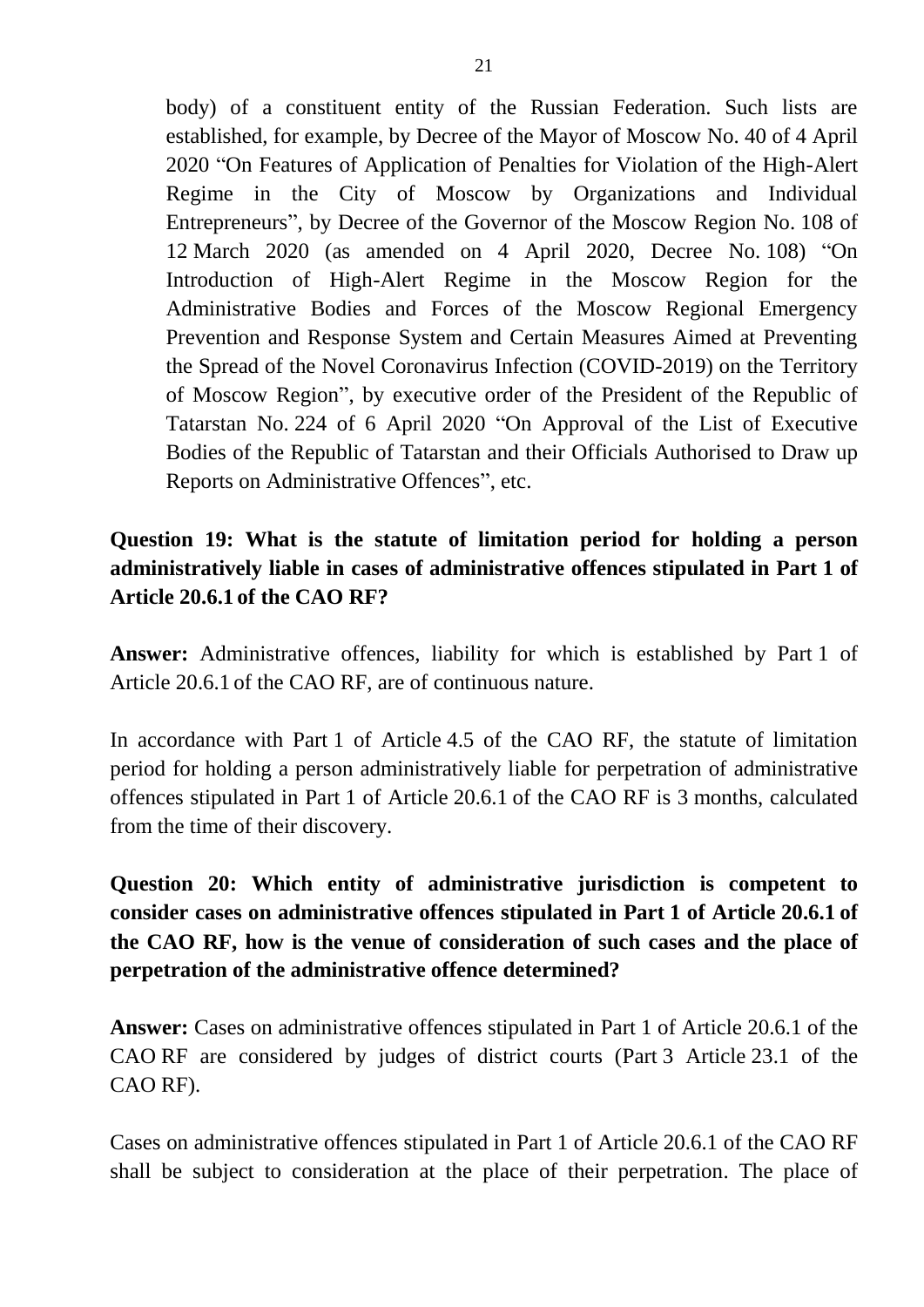perpetration of an administrative offence of this category shall be the place of its discovery.

If an administrative investigation in a case on an administrative offence stipulated in Part 1 of Article 20.6.1 of the CAO RF is conducted, such a case shall be considered at the location of the body that conducted the administrative investigation (Part 1 of Article 28.7, Part 2 of Article 29.5 of the CAO RF).

## **Question 21: Upon whom can an administrative penalty in the form of warning for perpetration of an administrative offence stipulated in Part 1 of Article 20.6.1 of the CAO RF be imposed?**

**Answer:** The sanction of Part 1 of Article 20.6.1 of the CAO RF provides for a warning or imposition of an administrative fine on citizens in the amount from 1,000 to 30,000 rubles; on officials – from 10,000 to 50,000 rubles; on persons engaged in entrepreneurial activities without forming a legal person – from 30,000 to 50,000 rubles; on legal persons – from 100,000 to 300,000 rubles.

Based on the content of said provision, the administrative penalty in the form of a warning may be imposed on any offender (a citizen, an official, a person engaged in entrepreneurial activities without forming a legal person, a legal person) that committed an offence stipulated in said provision, depending on the specific facts of the case on an administrative offence.

## **Question 22: Which category of individuals is subject to administrative liability under Part 2 of Article 6.3 of the CAO RF in connection with the threat of spreading the novel coronavirus infection (COVID-19)?**

**Answer:** Part 2 of Article 6.3 of the CAO RF establishes administrative liability for violation of legislation in the sphere of ensuring sanitary and epidemiological wellbeing of the population in the form of infringement of current sanitary rules and hygienic standards, failure to comply with sanitary and hygienic and anti-epidemic measures, committed during the emergency situation regime or in the event of threat of spreading the disease posing a danger to the public, or during the implementation of restrictive measures (quarantine) on the corresponding territory, or failure to carry out, within the stipulated term, a lawful instruction (decree) or request issued by the body (official) in charge of federal state sanitary and epidemiological supervision regarding the implementation of sanitary-epidemiological (preventive) measures.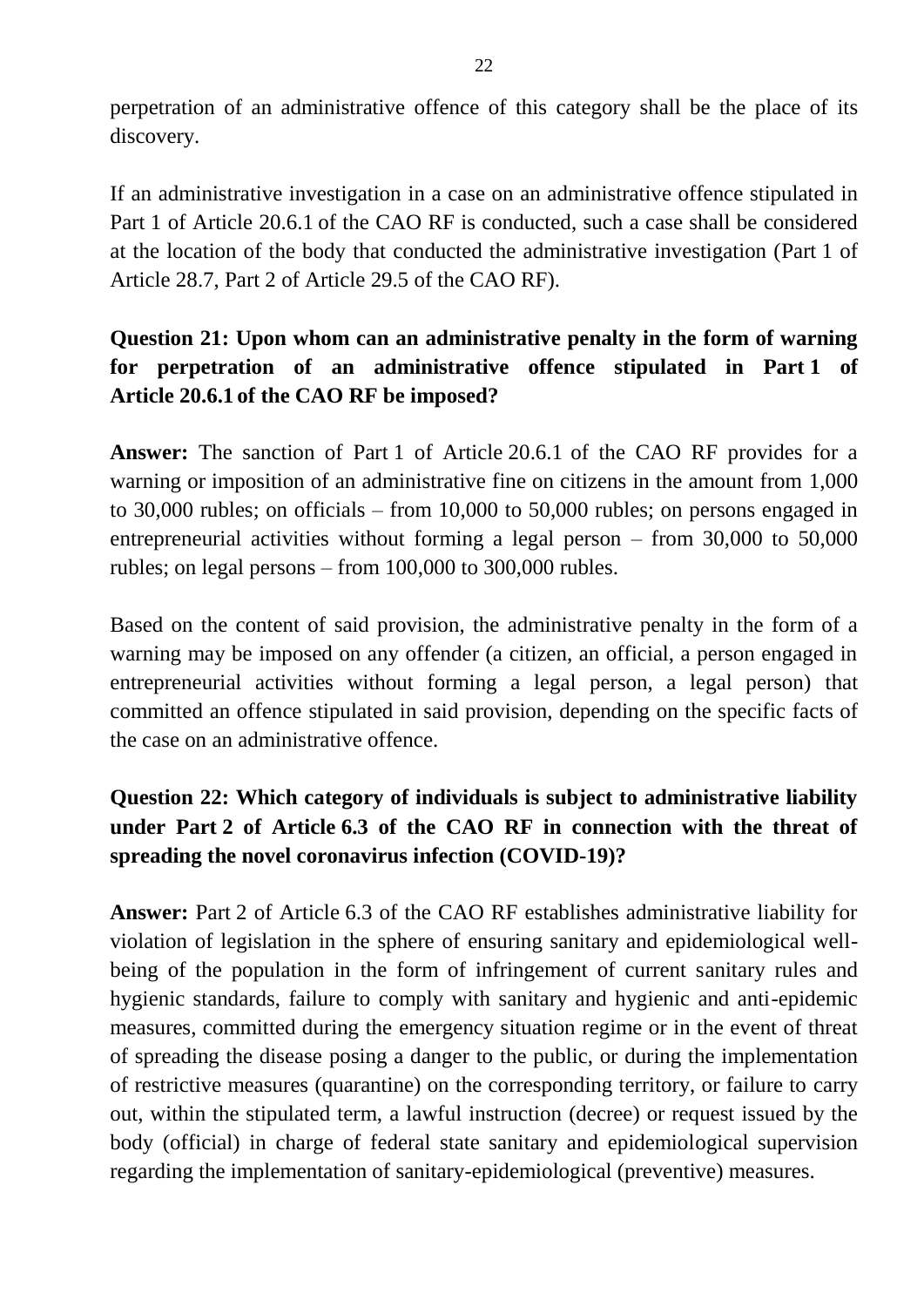The List of Diseases Posing a Danger to the Public is approved by the Government of the Russian Federation based on high levels of caused disability and mortality, reduced life expectancy of patients.

By Decree of the Government of the Russian Federation No. 66 of 31 January 2020, the coronavirus infection (2019-nCoV) is included into the List of Diseases Posing a Danger to the Public.

Patients with infectious diseases, persons with suspected cases of such diseases and those that came into contact with patients with infectious diseases, as well as persons who are carriers of infectious agents, are subject to laboratory investigation and medical observation or treatment and, if they pose a danger to the public, subject to mandatory hospitalization or isolation in the manner stipulated in legislation of the Russian Federation (Part 1 of Article 33 of Federal Law No. 52 of 30 March 1999 "On Sanitary and Epidemiological Well-being of the Population").

Where violations of sanitary legislation are discovered, as well as when there is a danger of occurrence and spread of infectious diseases and mass noncommunicable diseases (poisonings), officials engaged in federal state sanitary and epidemiological supervision have the right to issue mandatory instructions to citizens to eliminate the detected violations of sanitary and epidemiological requirements, to conduct additional sanitary and anti-epidemic (prophylactic) activities in due time. In case of danger of occurrence and spread of infectious diseases that pose a danger to the public, chief state sanitary physicians and their deputies are authorised to issue reasoned decrees on hospitalization for the purpose of examination or on isolation of patients with infectious diseases that pose a danger to the public and persons with suspected cases of such diseases, as well as on mandatory medical examination, hospitalization or isolation of citizens that came into contact with patients with infectious diseases that pose danger to the public (Item 2 of Article 50, Item 6 of Part 1 of Article 51 of Federal Law No. 52 of 30 March 1999 "On Sanitary and Epidemiological Well-being of the Population").

Thus the federal legislator allows medical intervention, as well as the adoption of various types of isolation measures in regard of said persons in the manner stipulated in legislation.

The observance of sanitary rules, sanitary and anti-epidemic (preventive) measures is mandatory for citizens, individual entrepreneurs and legal persons (Part 3 of Article 39 of Federal Law No. 52 of 30 March 1999 "On Sanitary and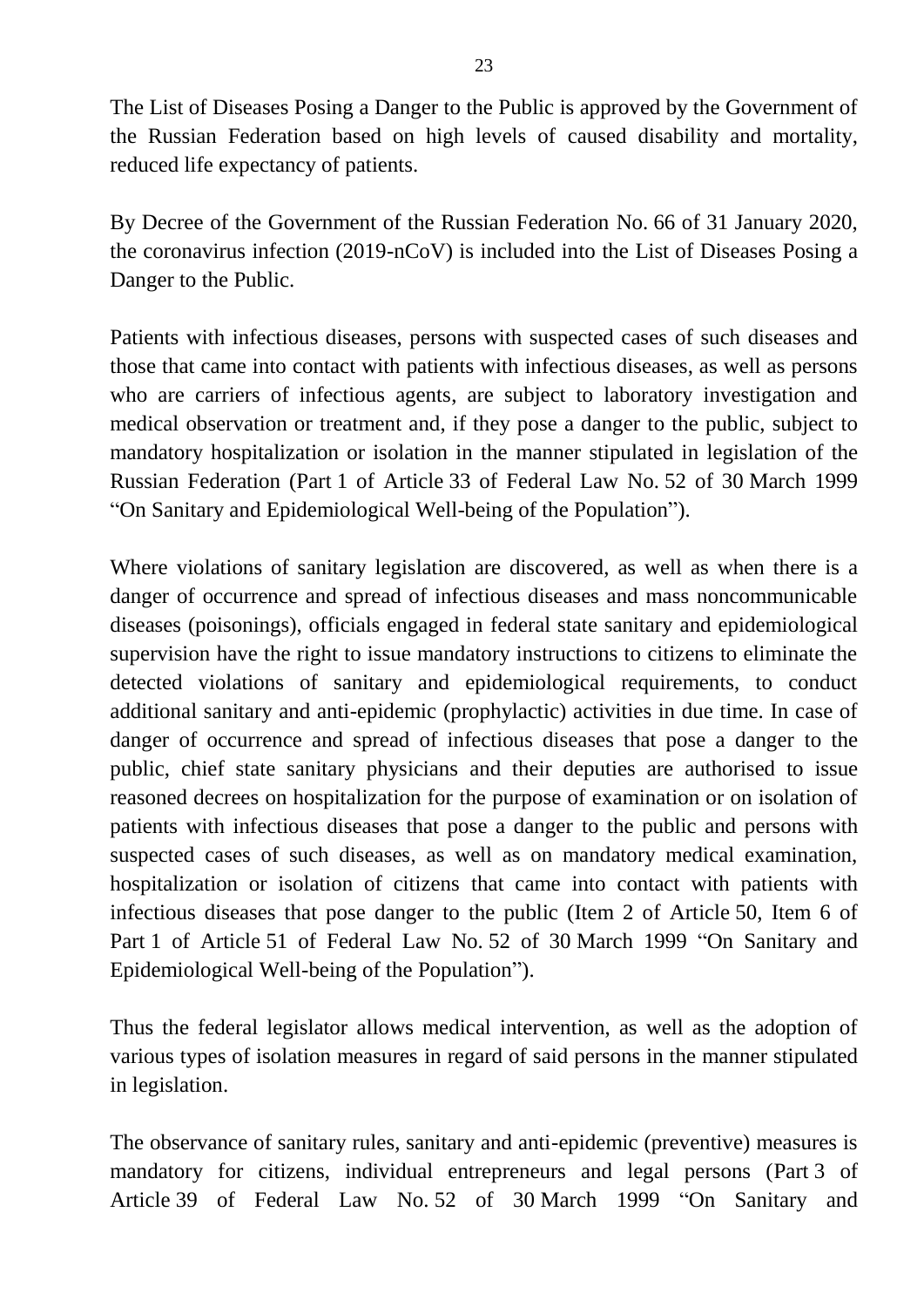Epidemiological Well-being of the Population", Items 1.3, 2.6, 2.7, 10.1, 13.1 of Sanitary and Epidemiological Rules 3.1/3.2.3146-13 "General Requirements for the Prevention of Infectious and Parasitic Diseases" approved by Decree of the Acting Chief State Sanitary Physician of the Russian Federation No. 65 of 16 December 2013).

Based on interpretation of the above provisions in their systemic interrelation, persons subject to administrative liability under Part 2 of Article 6.3 of the CAO RF due to threat of spread of the novel coronavirus infection (COVID-19) are, in particular, persons with suspected cases of a virulent form of an infectious disease, persons arriving in the territory of the Russian Federation (in particular from states that are epidemically affected by the coronavirus infection), persons who are or have been in contact with a source of disease, in contact with persons with suspected cases of a virulent form of an infectious disease, people evading treatment of an infectious disease, infringing the sanitary and anti-epidemic regime and not fulfilling in due time (as specified in Part 2 of Article 6.3 of the CAO RF) the lawful instruction (decree) or request issued by a body (official) in charge of federal state sanitary and epidemiological supervision.

Thus, for example, actions of a natural person that has arrived in the territory of the Russian Federation and violated the requirement for isolation at home (Sub-item 2.3 of Item 2 of Decree of the Chief State Sanitary Physician of the Russian Federation No. 7 of 18 March 2020 "On Ensuring Isolation Regime to Prevent the Spread of COVID-2019") are subject to qualification under Part 2 of Article 6.3 of the CAO RF.

Along with that, when resolving the issue of imposition of an administrative penalty of a specific type and amount upon the person under investigation in a case on an administrative offence stipulated in Part 2 of Article 6.3 of the CAO RF, the court should be guided by the provisions of Chapter 4 of the CAO RF and bear in mind that such a penalty must meet the requirements of proportionality, fairness and adequacy, individualization of administrative liability, and also meet the goals of cautioning the offender and other persons against perpetrating new offences.

#### **Question 23: Officials of which bodies have the right to draw up reports on administrative offences stipulated in Part 2 of Article 6.3 of the CAO RF?**

**Answer:** The reports on administrative offences stipulated in Part 2 of Article 6.3 of the CAO RF may be drawn up by: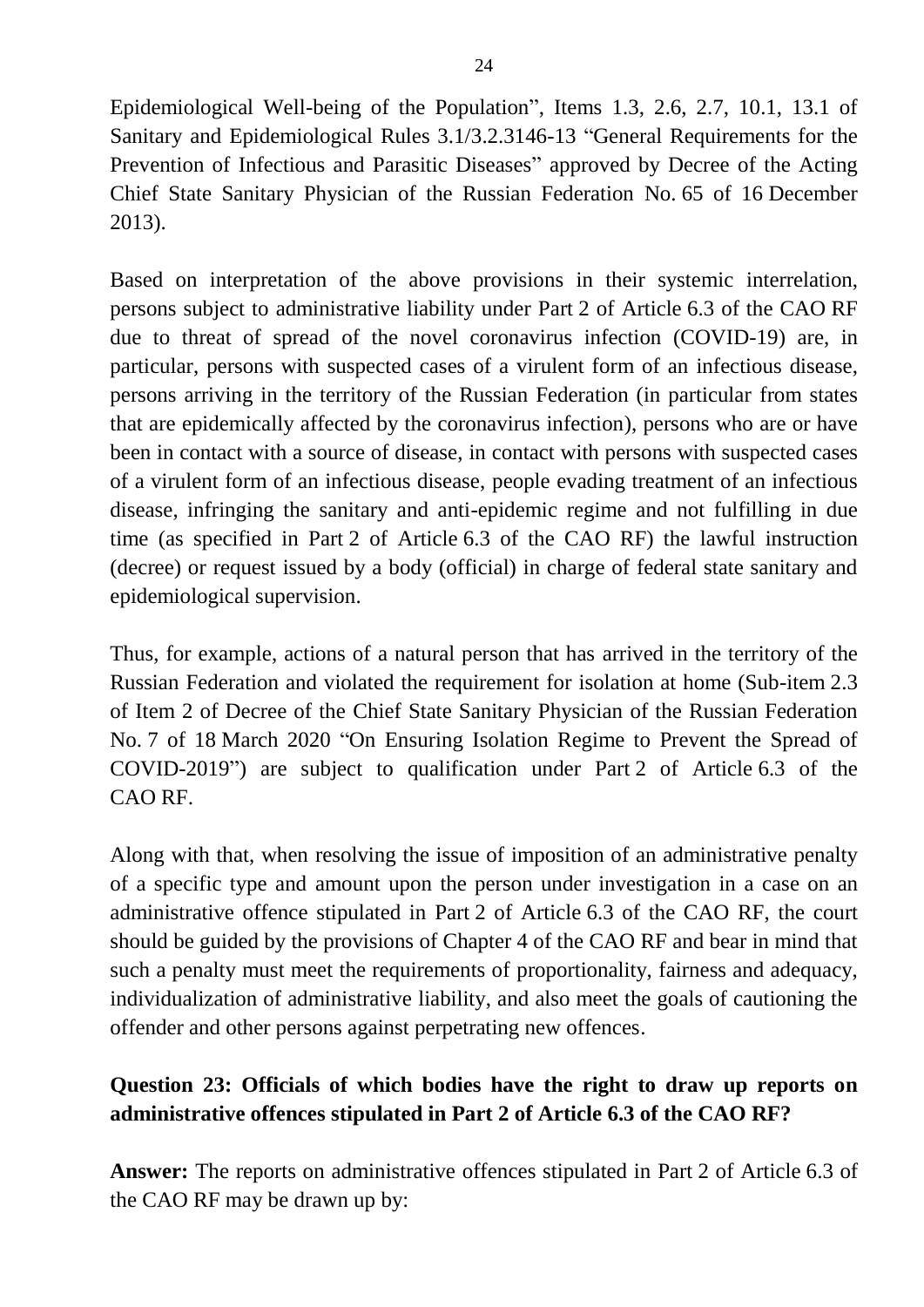- officials of internal affairs bodies (of the police) (Item 1 of Part 2 of Article 28.3 of the CAO RF);
- officials of bodies engaged in federal state sanitary and epidemiological supervision (Item 19 of Part 2 of Article 28.3 of the CAO RF).

## **Question 24: What is the statute of limitation period for holding a person administratively liable in cases on administrative offences stipulated in Part 2 of Article 6.3 of the CAO RF?**

**Answer:** Administrative offences, liability for which is stipulated in Part 2 of Article 6.3 of the CAO RF, are of continuous nature.

In accordance with Part 1 of Article 4.5 of the CAO RF, the statute of limitation period for holding a person administratively liable for perpetration of administrative offences stipulated in Part 2 of Article 6.3 of the CAO RF is one year, calculated from the time of discovery of the administrative offence.

**Question 25: Which entity of administrative jurisdiction is competent to consider cases on administrative offences stipulated in Part 2 of Article 6.3 of the CAO RF, how is the venue of consideration of such cases and the place of perpetration of the offence determined?**

**Answer:** Cases on administrative offences stipulated in Part 2 of Article 6.3 of the CAO RF are considered by judges of district courts (Part 3 Article 23.1 of the CAO RF).

Cases on administrative offences stipulated in Part 2 of Article 6.3 of the CAO RF shall be subject to consideration at the places of perpetration of such offences. The place of perpetration of an administrative offence of this category is the place of its discovery.

In the event of administrative investigation of a case on an administrative offence stipulated in Part 2 of Article 6.3 of the CAO RF, such a case shall be considered at the location of the body that conducted the administrative investigation (Part 1 of Article 28.7, Part 2 of Article 29.5 of the CAO RF).

This category of cases of administrative offences can be considered with the use of videoconferencing systems (Article 29.14 of the CAO RF).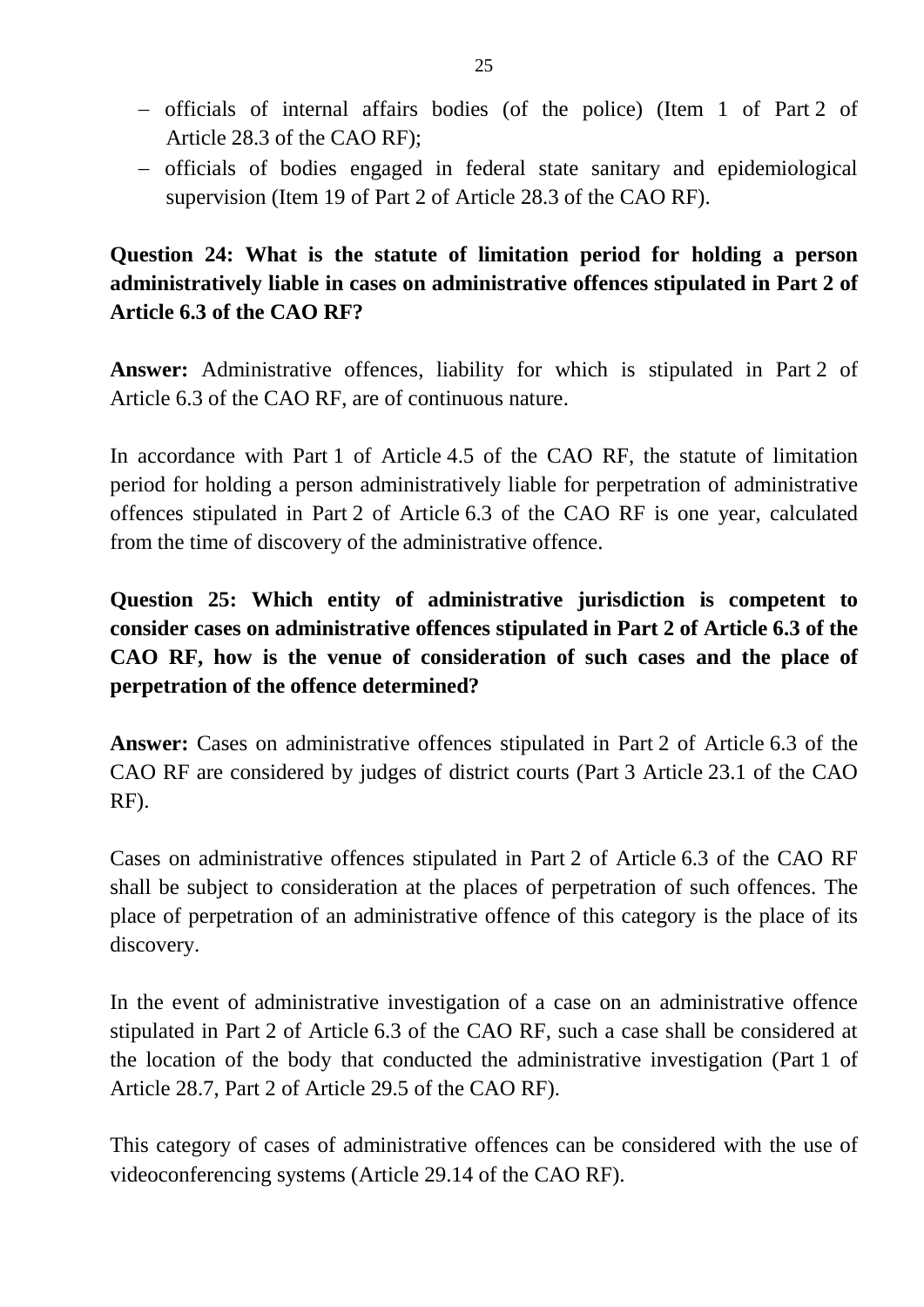## **Question 26: Which day is the date of entry into force of the decision in the case on an administrative offence, if the end of the appeal period for such a decision falls on the day declared non-working by Executive Orders of the President of the Russian Federation No. 206 of 25 March 2020 and No. 239 of 2 April 2020?**

**Answer:** When calculating the respective periods of entry into force of decisions in cases on administrative offences, it should be taken into account that, in accordance with Part 2 of Article 4.8 of the CAO RF, a period calculated in days expires at 24 hours of the last day.

A decision in a case on an administrative offence shall enter into force after the expiration of the period established for appealing against the decision in the case on an administrative offence, unless said decision is appealed or a prosecutor protests against it (Item 1 of Article 31.1 of the CAO RF).

This period is established by Part 1 of Article 30.3 of the CAO RF, according to which an appeal against the decision in a case on an administrative offence can be filed within ten days from the date on which a copy of the decision is handed or received.

Based on the interpretation of Articles 4.8, 30.3 and 31.1 of the CAO RF, the decision in a case on an administrative offence enters into force, if it has not been appealed (protested against) within ten days after the date of handing or receipt of a copy of the decision.

If the end of the time limit for appealing the decision in the case on an administrative offence falls on a day that is declared non-working by Executive Orders of the President of the Russian Federation No. 206 of 25 March 2020 and No. 239 of 2 April 2020, the last day of such a time limit shall not be postponed to the next working day, and the decision enters into force on the day following the expiration of the period.

Herewith, the courts must take into account that while setting the time limit for filing an appeal (protesting) against a ruling in a case on an administrative offence, the CAO RF allows for the possibility of restoration of that time limit, if it was missed, upon the motion of the person filing the appeal (protest).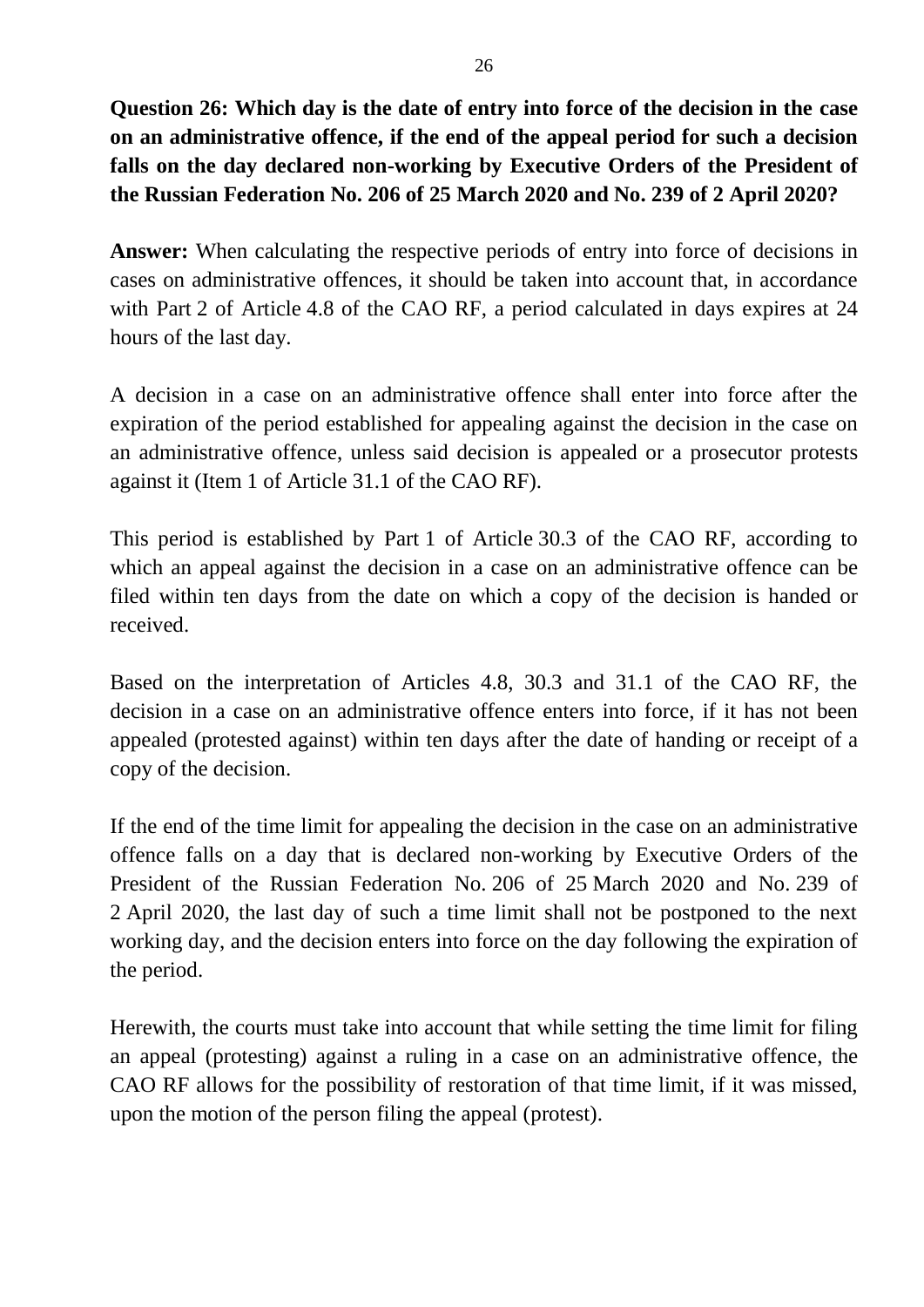Thus, if the deadline stipulated in Part 1 of Article 30.3 of the CAO RF is missed, the judge or the official competent to consider the appeal (Part 2 of Article 30.3 of the CAO RF) can restore this period upon the motion of the person filing the appeal.

The motion shall be made in writing (Part 2 of Article 24.4 of the CAO RF).

Given that there are no requirements for drawing up motions in cases on administrative offences in the legislation of the Russian Federation on administrative offences apart from those stipulated in Part 2 of Article 24.4 of the CAO RF, the motion for restoration of the missed deadline may either be included into the text of an appeal against the decision in the case on the administrative offence or submitted as a separate document.

Herewith, the motion must indicate the reason for missing the deadline for appealing against the decision in the case on the administrative offence.

Valid reasons may include circumstances that objectively prevented or excluded the timely filing of the appeal, such as the stay of the person in a health care facility for treatment, application of various types of isolation measures to the person in the manner stipulated in legislation in the sphere of ensuring the sanitary and epidemiological well-being of the population, or restrictive measures applied in accordance with legislation on protection of the population and territories against natural and human-made emergencies.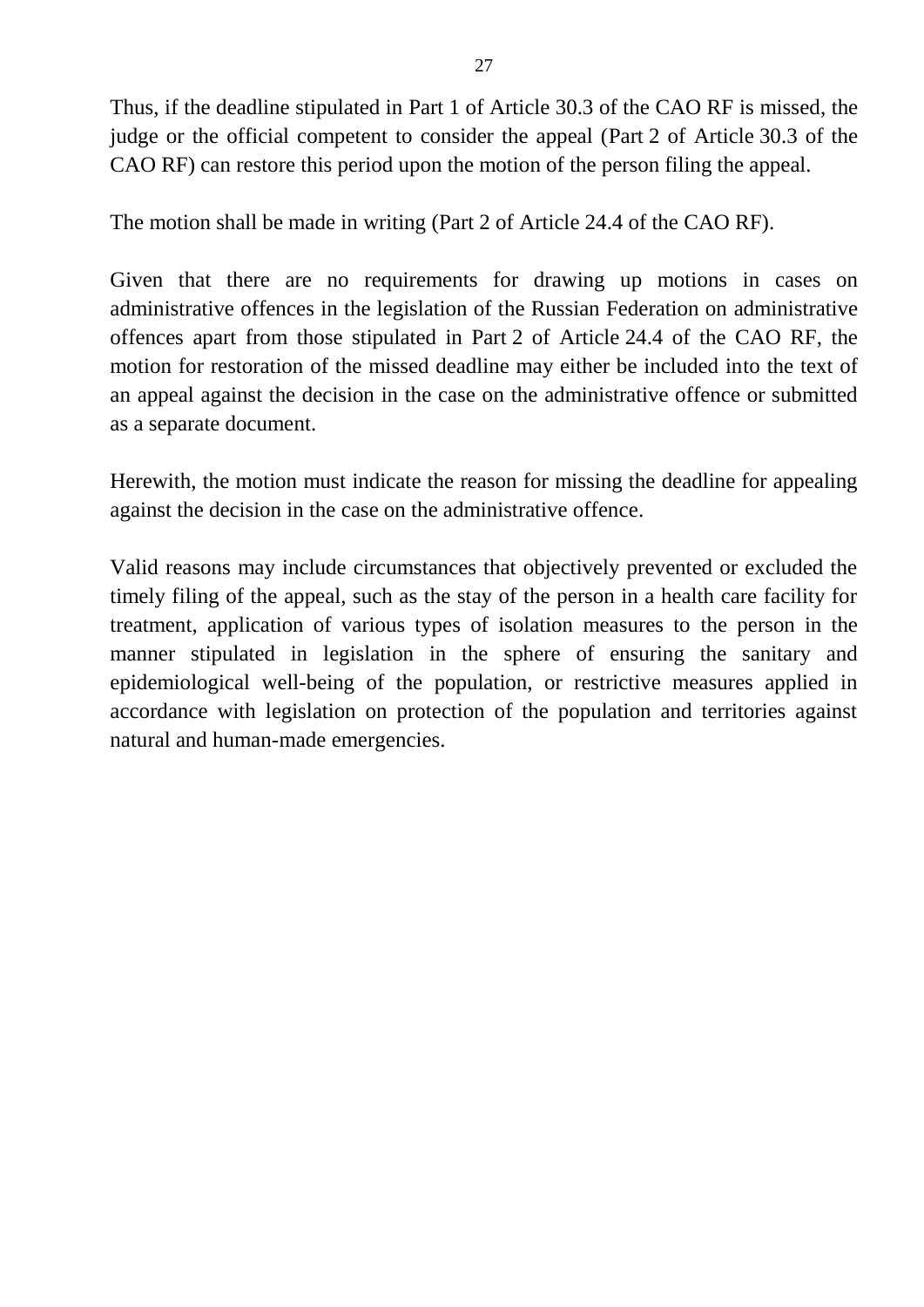#### **ANNEX**

## **Translation of applicable articles of the Code of the Russian Federation on Administrative Offences (CAO RF) and of the Criminal Code of the Russian Federation (CrC RF)**

#### CAO RF

Article 6.3. Violation of Legislation Ensuring the Sanitary and Epidemiological Well-Being of the Population

1. Violation of legislation ensuring the sanitary and epidemiological well-being of the population in the form of violation of effective sanitary rules and hygienic standards, failure to comply with sanitary-hygienic measures and epidemic countermeasures, is punished by a warning or an administrative fine in the amount of 100 to 500 rubles for citizens; 500 to 1000 rubles for officials; administrative fine in the amount of 500 to 1000 rubles or administrative halt of activities for a term up to 90 days for persons engaged in entrepreneurial activities without forming a legal person; 10 000 to 20 000 rubles or administrative halt of activities for a term up to 90 days for legal persons.

2. The same actions (failure to act) performed during an emergency situation regime, or in case of danger of spread of a disease posing a danger to the public, or during implementation of restrictive measures (quarantine) on the corresponding territory, or failure to carry out, within the stipulated term, a lawful instruction (decree) or request issued by the body (official) in charge of federal state sanitary and epidemiological supervision, regarding the implementation of sanitary-epidemiological (preventive) measures -

are punished by an administrative fine in the amount of 15 000 to 40 000 rubles for citizens; 50 000 to 150 000 rubles for officials; administrative fine in the amount of 50 000 to 150 000 rubles or administrative halt of activities for a term up to 90 days for persons engaged in entrepreneurial activities without forming a legal person; 200 000 to 500 000 rubles or administrative halt of activities for a term up to 90 days for legal persons.

3. Actions (failure to act) stipulated in Part 2 of this Article, where they entail harm to the health of a person or death of a person, unless these actions (failure to act) contain a criminal offence, -

are punished by an administrative fine in the amount of 150 000 to 300 000 rubles for citizens; 300 000 to 500 000 rubles or disqualification for a term of 1 to 3 years for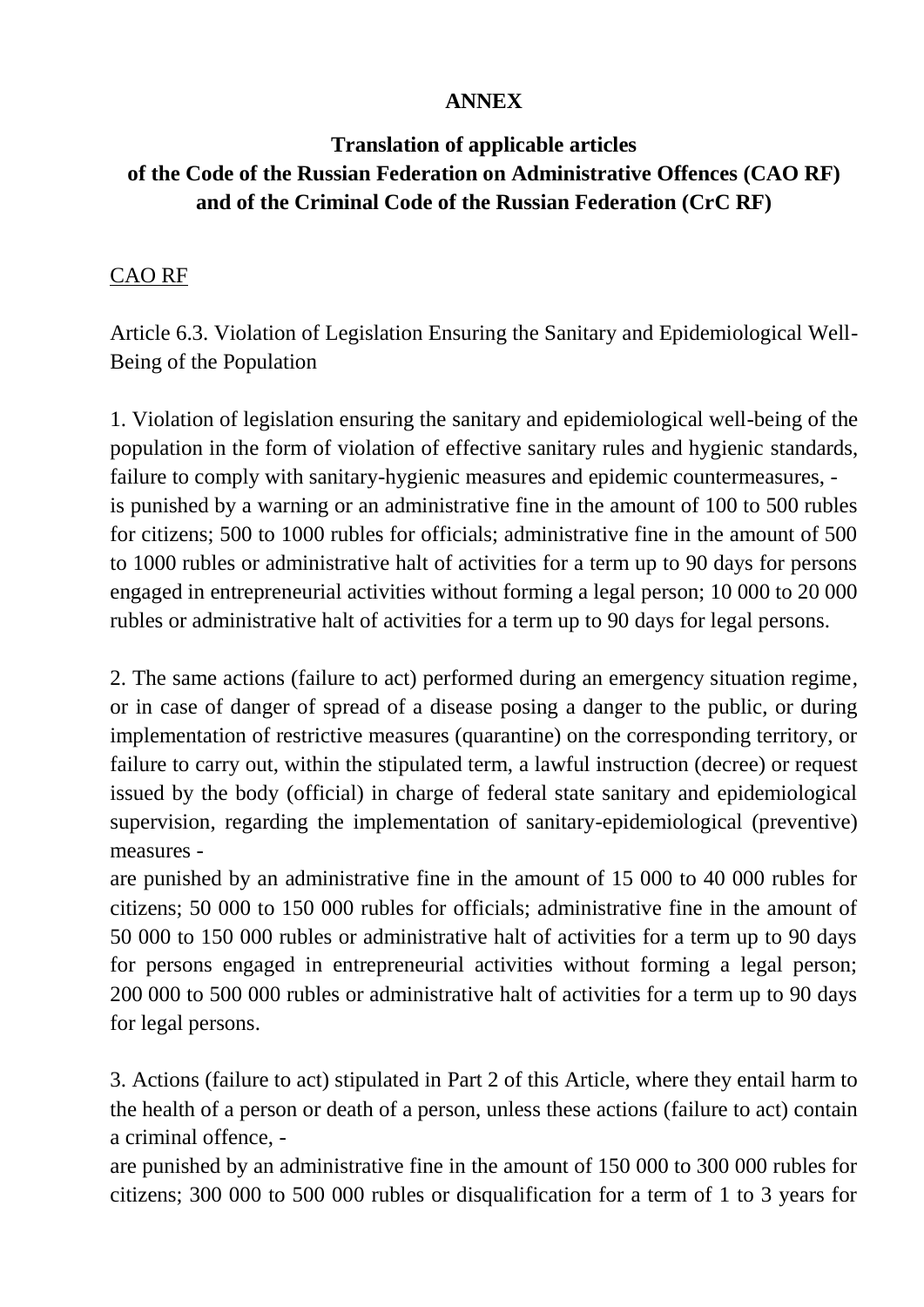officials; administrative fine in the amount of 500 000 to 1 000 000 rubles or administrative halt of activities for a term up to 90 days for persons engaged in entrepreneurial activities without forming a legal person; 500 000 to 1 000 000 rubles or administrative halt of activities for a term up to 90 days for legal persons.

#### Article 13.15. Abuse of Freedom of Mass Media

[…]

9. Dissemination in mass media, as well as in information and telecommunication networks, of knowingly false publicly significant information under the guise of veracious messages, where this creates the danger of harm to the lives and (or) health of citizens, to property, danger of mass violation of public order and (or) public safety, or the danger of creation of obstacles to the functioning or termination of functioning of facilities of the vital infrastructure, transport or social infrastructure, credit institutions, energy, industry or communication facilities, unless these actions of the person distributing information contain a criminal offence, -

is punished by an administrative fine in the amount of 30 000 to 100 000 rubles for citizens, with or without confiscation of the subject matter of the administrative offence; 60 000 to 200 000 rubles for officials; 200 000 to 500 000 rubles for legal persons, with or without confiscation of the subject matter of the administrative offence.

10. Dissemination in mass media, as well as in information and telecommunication networks, of knowingly false publicly significant information under the guise of veracious messages, where this entails creation of obstacles to the functioning of facilities of the vital infrastructure, transport or social infrastructure, credit institutions, energy, industry or communication facilities, unless these actions of the person distributing information contain a criminal offence, or repeated perpetration of an administrative stipulated in Part 9 of this Article, -

is punished by an administrative fine in the amount of 100 000 to 300 000 rubles for citizens, with or without confiscation of the subject matter of the administrative offence; 300 000 to 600 000 rubles for officials; 500 000 to 1 000 000 rubles for legal persons, with or without confiscation of the subject matter of the administrative offence.

10.1. Dissemination in mass media, as well as in information and telecommunication networks, of knowingly false information about circumstances posing a threat to the life and safety of citizens, and (or) on measures taken in this regard to ensure the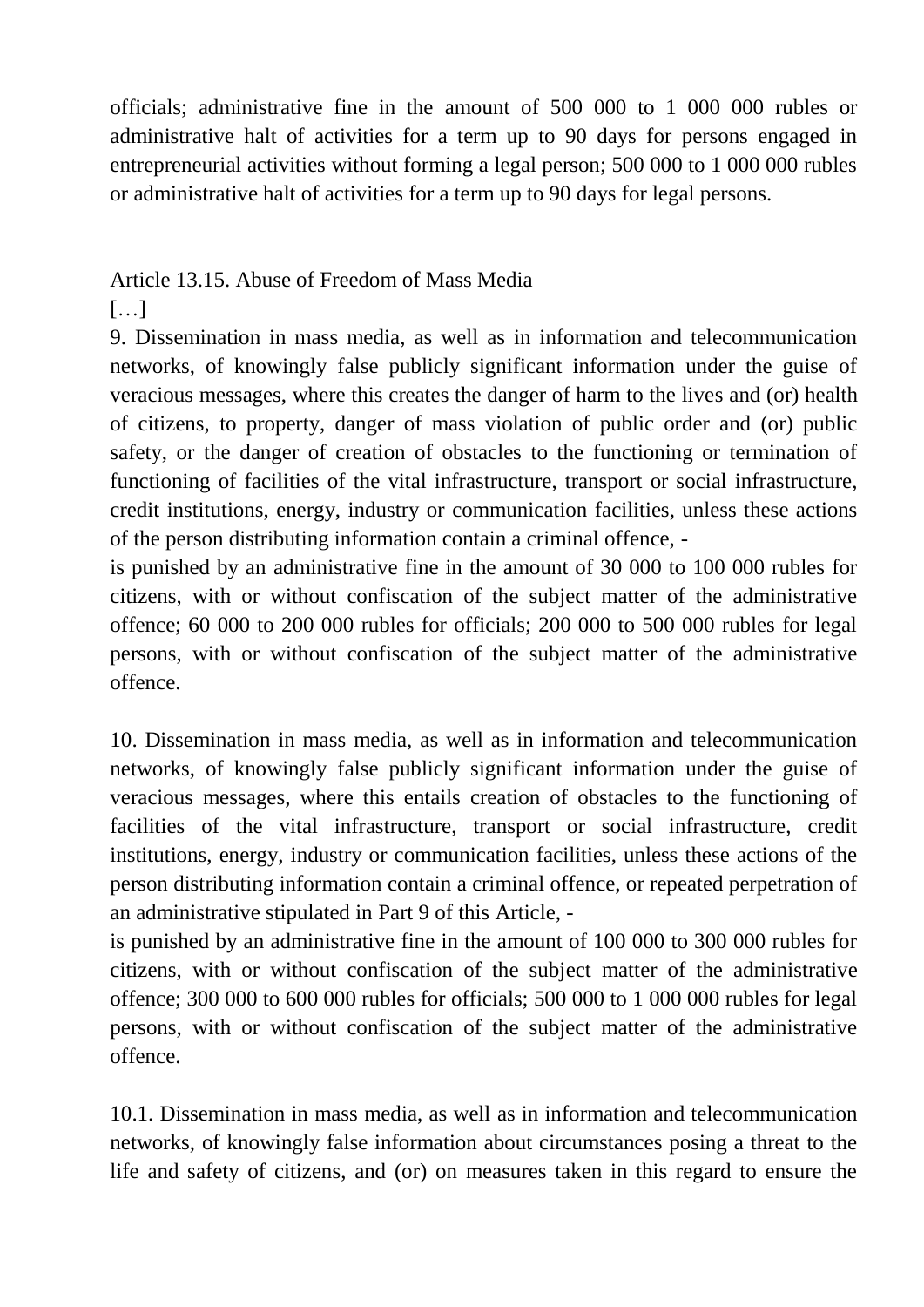safety of population and territories, on methods and ways of protection against said circumstances, under the guise of veracious messages, -

is punished by an administrative fine in the amount of 1 500 000 to 3 000 000 rubles for legal persons, with or without confiscation of the subject matter of the administrative offence.

10.2. Dissemination in mass media, as well as in information and telecommunication networks, of knowingly false publicly significant information under the guise of veracious messages, where this entails death of a person, harm to the health of a person or to property, mass violation of public order and (or) public safety, termination of functioning of facilities of the vital infrastructure, transport or social infrastructure, credit institutions, energy, industry or communication facilities, -

is punished by an administrative fine in the amount of 3 000 000 to 5 000 000 rubles for legal persons, with or without confiscation of the subject matter of the administrative offence.

11. Repeated perpetration of an administrative offence stipulated in Part 10, 10.1 or 10.2 of this Article, -

is punished by an administrative fine in the amount of 300 000 to 400 000 rubles for citizens, with or without confiscation of the subject matter of the administrative offence; 600 000 to 900 000 rubles for officials; 5 000 000 to 10 000 000 rubles for legal persons, with or without confiscation of the subject matter of the administrative offence.

#### Note:

1. Bodies of the prosecution of the Russian Federation are notified within 24 hours about all instances of initiation of cases on administrative offences stipulated in Parts 9–11 of this Article.

2. Circumstances posing a threat to the life and safety of citizens, as indicated in Part 10.1 of this Article, are natural and human-made emergencies, ecological emergencies, including epidemics, epizootics and other circumstances arising as a result of accidents, dangerous natural phenomena, catastrophes, natural and other disasters that entail (may entail) human casualties, harm to the health of people and to the environment, significant material losses and disturbance of living conditions of the population.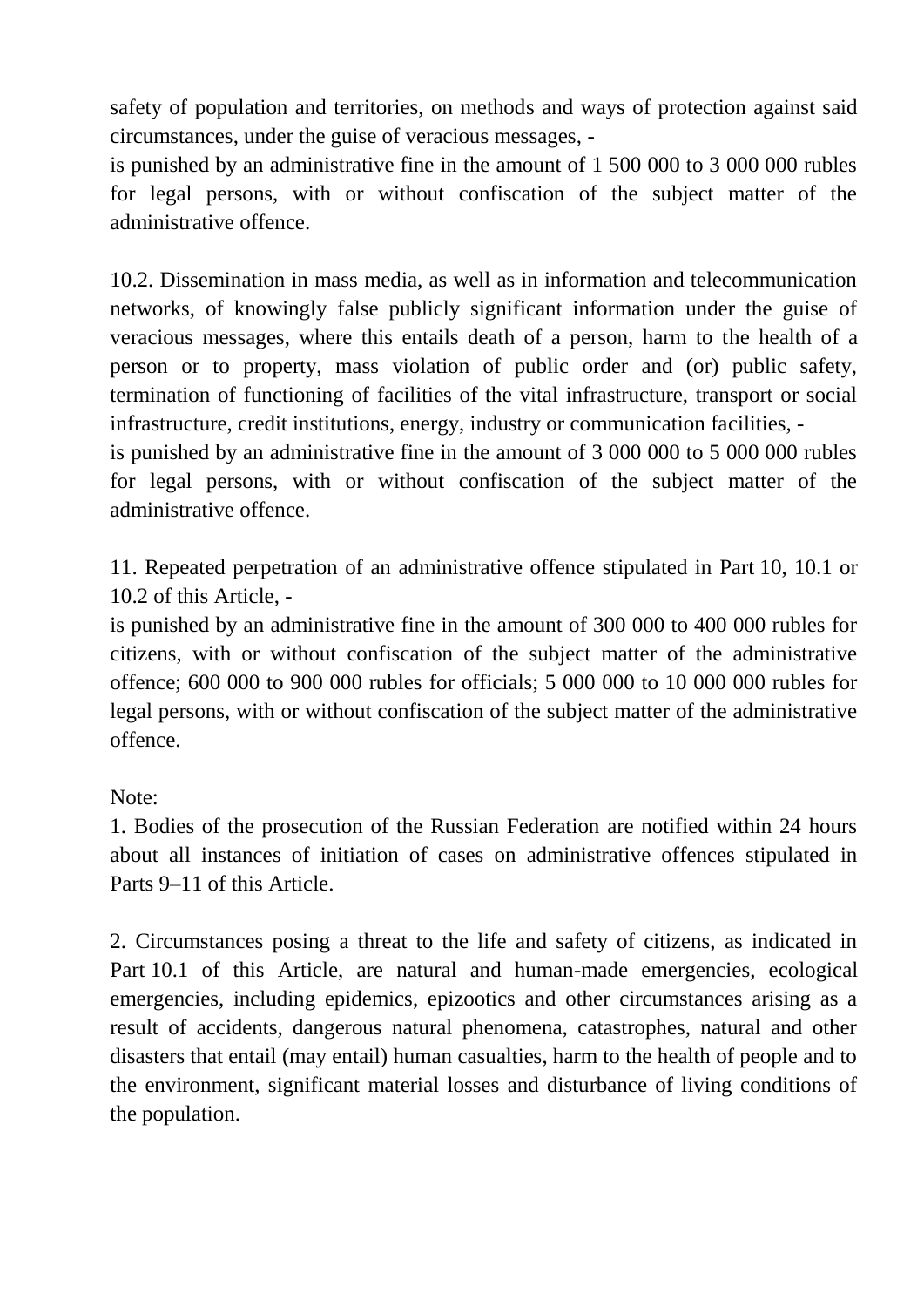Article 20.6. Failure to Comply with Norms and Rules Aimed at Prevention and Liquidation of Emergencies

1. Failure to fulfil duties to protect the population and territories from natural or human-made emergencies, as stipulated in legislation, as well as failure to comply with the requirements of norms and rules aimed at prevention of accidents and catastrophes at facilities intended for industrial or social purposes, -

is punished by an administrative fine in the amount of 10 000 to 20 000 rubles for officials; 100 000 to 200 000 rubles for legal persons.

2. Failure to take measures to ensure the readiness of forces and means intended for liquidation of emergencies, as well as failure to timely forward forces and means to the emergency situation zone, as envisaged by a plan for liquidation of emergencies adopted in the stipulated manner, -

is punished by an administrative fine in the amount of 10 000 to 20 000 rubles for officials.

Article 20.6.1. Failure to Comply with Rules of Conduct in an Emergency or During Threat of Its Occurrence

1. Failure to comply with rules of conduct when a high alert regime is introduced on a territory where there is a danger of occurrence of an emergency, or in an emergency situation zone, except when Part 2 of Article 6.3 of this Code applies, -

is punished by a warning or an administrative fine in the amount of 1 000 to 30 000 rubles for citizens; 10 000 to 50 000 rubles for officials; 30 000 to 50 000 rubles for persons engaged in entrepreneurial activities without forming a legal person; 100 000 to 300 000 rubles for legal persons.

2. Actions (failure to act) stipulated in Part 1 of this Article, where they entail harm to the health of a person or to property, except where Part 3 of Article 6.3 of this Code applies, unless these actions (failure to act) contain a criminal offence, or repeated perpetration of an administrative offence stipulated in Part 1 of this Article -

are punished by an administrative fine in the amount of 15 000 to 50 000 rubles for citizens; 300 000 to 500 000 rubles or disqualification for a term of 1 to 3 years for officials; administrative fine in the amount of 500 000 to 1 000 000 rubles or administrative halt of activities for a term up to 90 days for persons engaged in entrepreneurial activities without forming a legal person; 500 000 to 1 000 000 rubles or administrative halt of activities for a term up to 90 days for legal persons.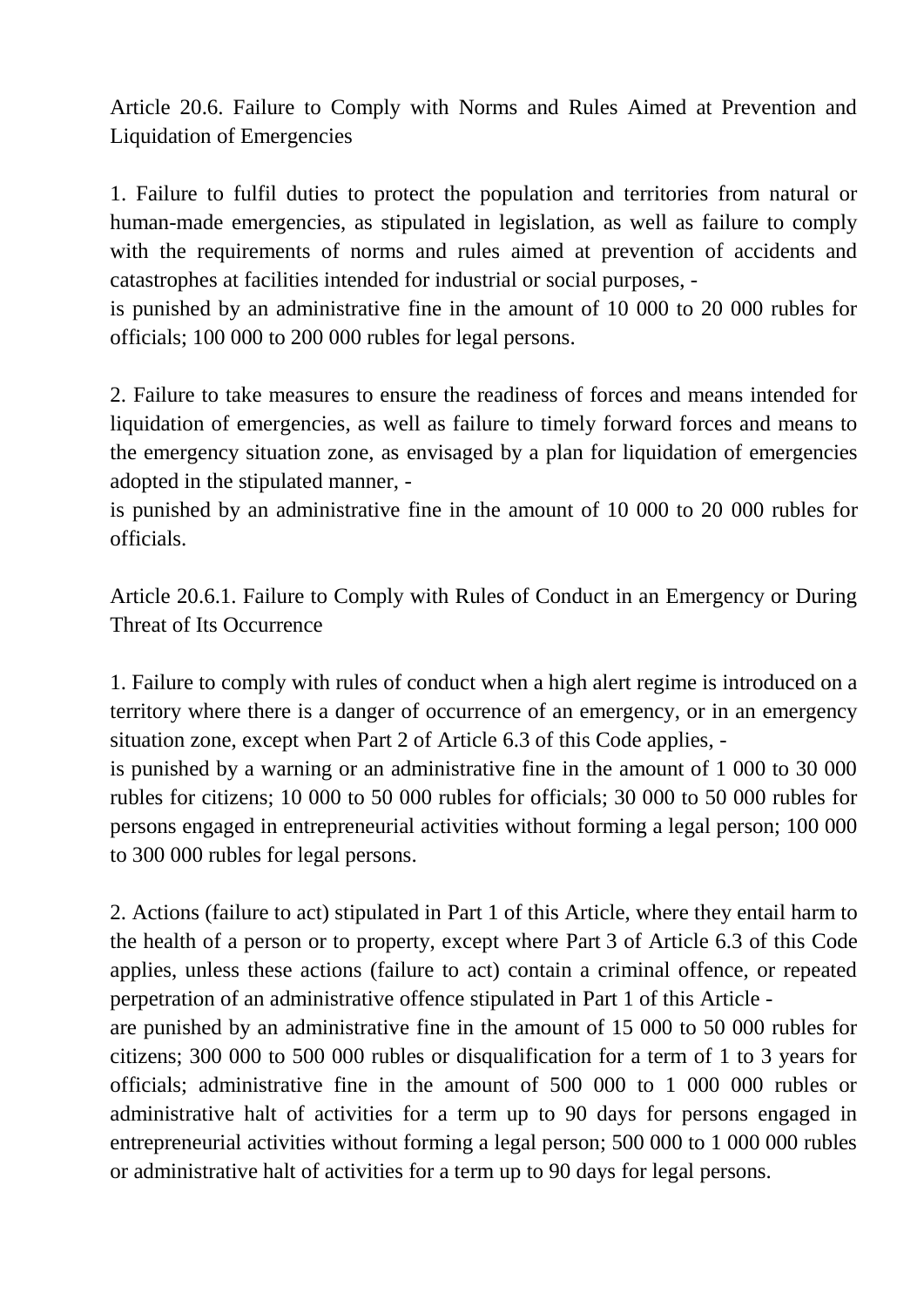#### CrC RF

Article 207.1. Public Dissemination of Knowingly False Information about Circumstances Posing a Threat to the Life and Safety of Citizens

Public dissemination, under the guise of veracious messages, of knowingly false information about circumstances posing a threat to the life and safety of citizens, and (or) on measures taken to ensure the safety of population and territories, on methods and ways of protection against said circumstances -

is punished by a fine in the amount of 300 000 to 700 000 rubles or in the amount of salary or other income of the convicted person for a term of 1 year to 18 months, or by obligatory works for a term up to 360 hours, or by corrective works for a term up to 1 year, or by restriction of liberty for a term up to 3 years.

Note:

In this Article, circumstances posing a threat to the life and safety of citizens are natural and human-made emergencies, ecological emergencies, including epidemics, epizootics and other circumstances arising as a result of accidents, dangerous natural phenomena, catastrophes, natural and other disasters that entail (may entail) human casualties, harm to the health of people and to the environment, significant material losses and disturbance of living conditions of the population.

Article 207.2. Public Dissemination of Knowingly False Publicly Significant Information Entailing Grave Consequences

1. Public dissemination, under the guise of veracious messages, of knowingly false publicly significant information, where this entails harm to health of a person due to recklessness -

is punished by a fine in the amount of 700 000 to 1 500 000 rubles or in the amount of salary or other income of the convicted person for a term up to 18 months, or by corrective works for a term up to 1 year, or by compulsory labour for a term up to 3 years, or by deprivation of liberty for the same term.

2. The same act, where it entails death of a person or other grave consequences due to recklessness, -

is punished by a fine in the amount of 1 500 000 to 2 000 000 rubles or in the amount of salary or other income of the convicted person for a term of 18 months to 3 years,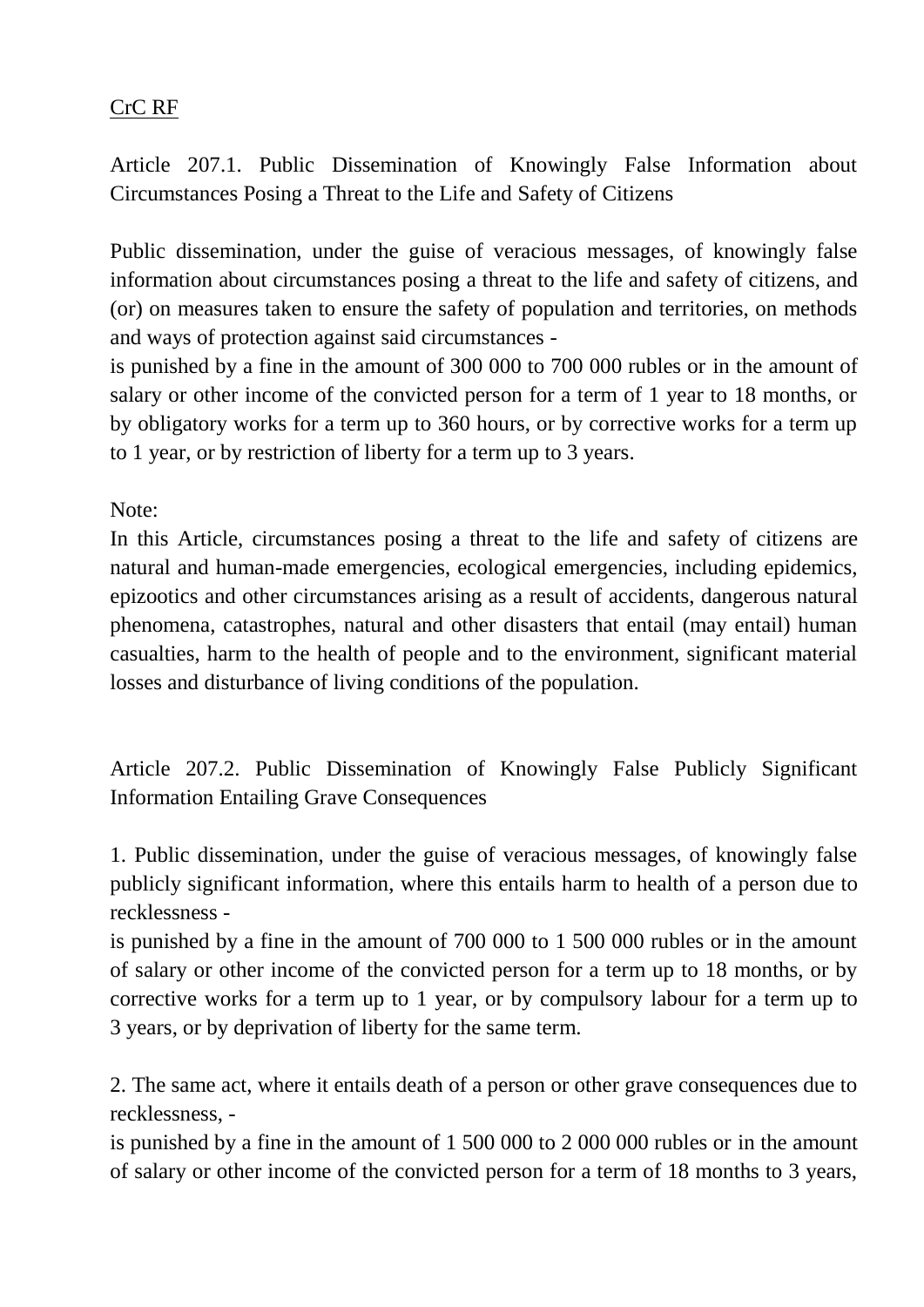or by corrective works for a term up to 2 years, or by compulsory labour for a term up to 5 years, or by deprivation of liberty for the same term.